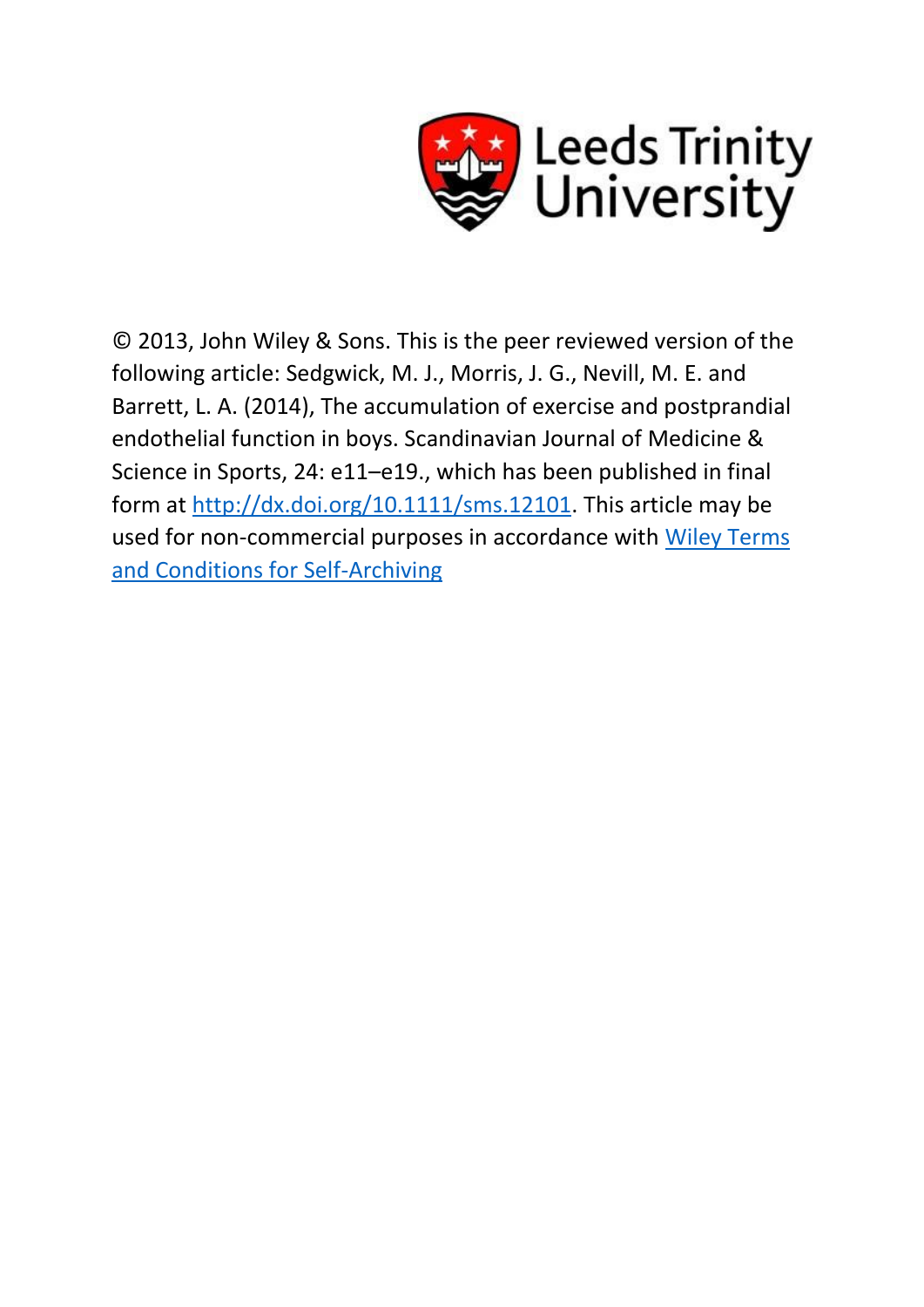The accumulation of exercise and postprandial endothelial function in boys

**Running head:** The accumulation of exercise in boys

Matthew J. Sedgwick<sup>1</sup>, John G. Morris<sup>1</sup>, Mary E. Nevill<sup>1</sup> and Laura A. Barrett<sup>1</sup>

<sup>1</sup> Institute of Youth Sport, School of Sport, Exercise and Health Sciences, Loughborough University, Loughborough, LE11 3TU, UK

## **Conflicts of interest and sources of funding:** None

**Corresponding author** Dr. Laura Barrett School of Sport, Exercise and Health Sciences Loughborough University Loughborough Leicestershire LE11 3TU UK.  $\mathbf{F}$  + 44 1509 226395  $\overline{6}$  + 44 1509 226301 [L.A.Barrett@lboro.ac.uk](mailto:L.A.Barrett@lboro.ac.uk)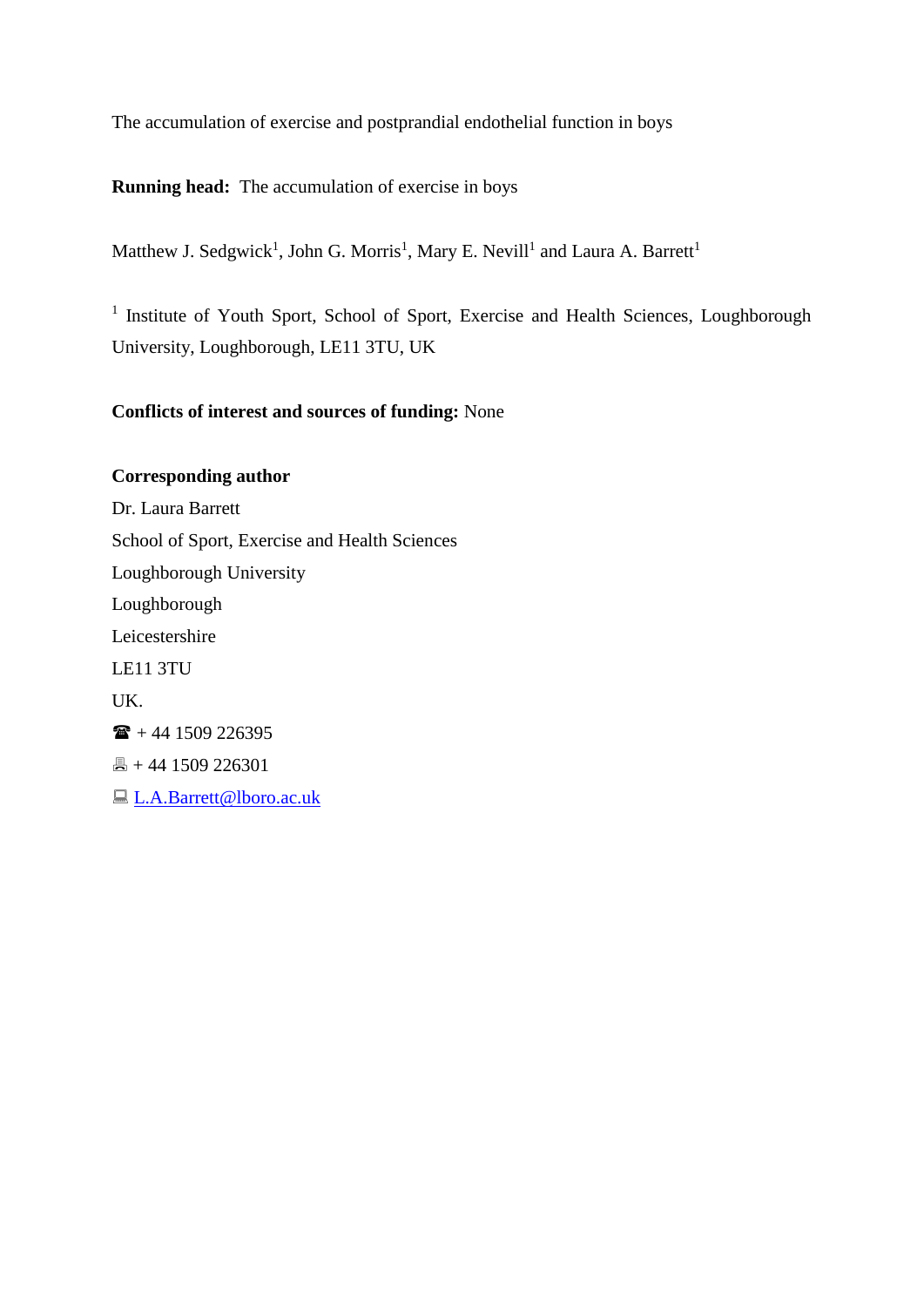#### **Abstract**

The purpose of this study was to investigate the effect of accumulating 60 min of exercise on endothelial function and triacylglycerol concentrations following the ingestion of a high-fat breakfast and lunch in fourteen adolescent boys (aged 12 to 14 years). Two, 2-day main trials (control and exercise) were completed in a counter-balanced, cross-over design. Participants were inactive on day 1 of the control trial but on day 1 of the exercise trial completed 6 x 10 min runs at 70% of peak oxygen uptake, spread over the day. On day 2 triacylglycerol concentrations and flow-mediated dilation (FMD) were measured prior to, and following, ingestion of the high-fat meals. In the control trial FMD was reduced by 30% and 33% (P<0.001) following the high-fat breakfast and lunch; following exercise these reductions were negated (main effect trial, P=0.002, interaction effect trial x time, P<0.001). The total and incremental areas under the triacylglycerol concentration versus time curve were reduced by 11% and 16% in the exercise trial; however, these differences were not significant (P>0.05). These results support the concept of accumulating physical activity for health in adolescents as the accumulated exercise attenuated the decline in FMD seen following the consumption of high-fat meals.

**Keywords:** Flow-mediated dilation; Postprandial lipemia; Triacylglycerol; Cardiovascular disease risk.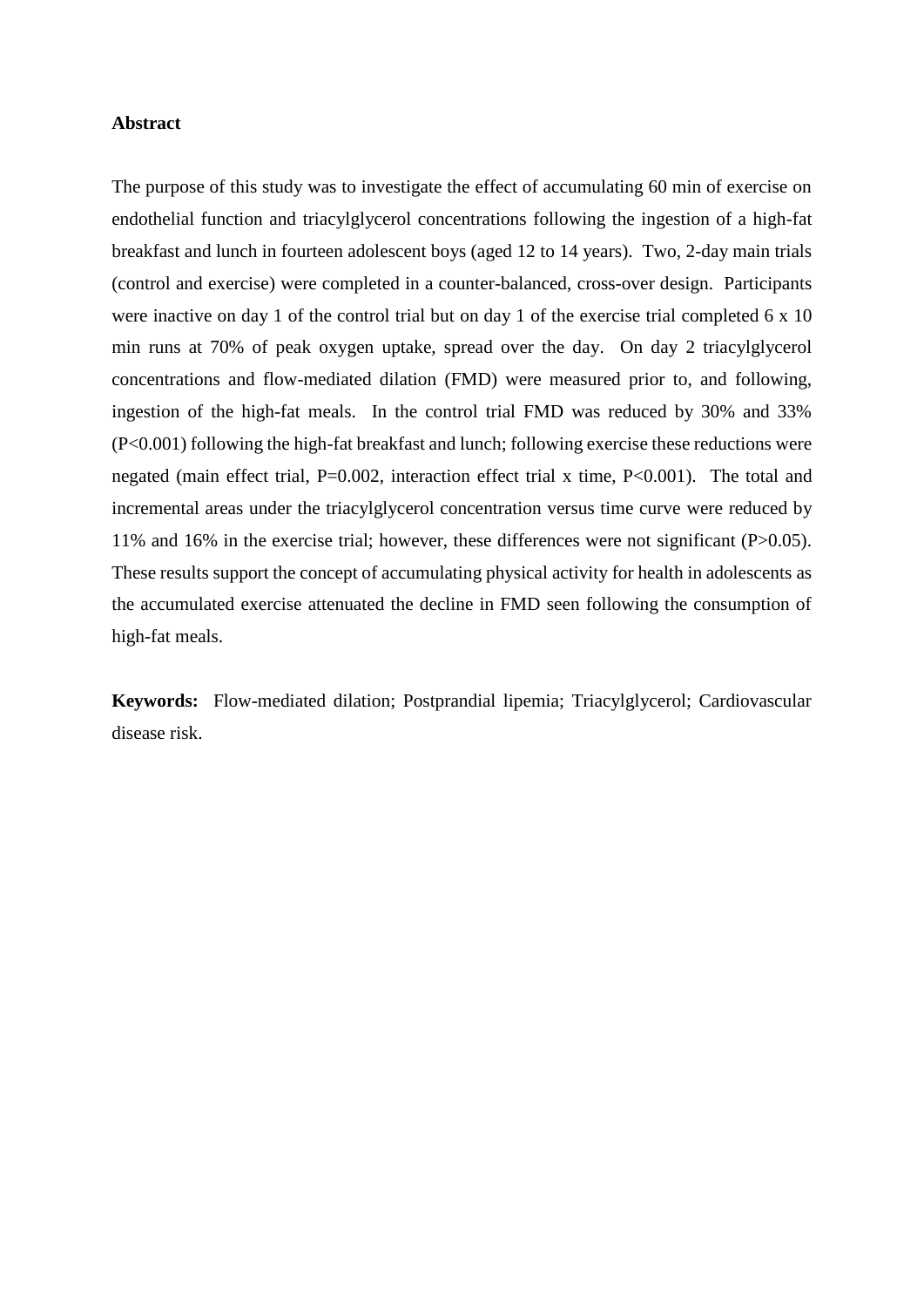#### **Introduction**

Coronary heart disease does not typically manifest until adulthood; however, the process leading to coronary heart disease, atherosclerosis, is a chronic, progressive disease with its origins in childhood (Strong and Gill, 1962). The development and progression of atherosclerosis is reliant on the presence of a high coronary heart disease risk profile (Magnussen et al., 2012). Endothelial dysfunction and high triacylglycerol concentrations, particularly postprandial triacylglycerol concentrations, have been implicated in the development and progression of atherosclerosis (Zilversmit, 1979; Ross, 1999; Juonala et al., 2004) and identified as independent risk factors for coronary heart disease (Bansal et al., 2007; Yeboah et al., 2009). The consumption of a meal containing substantial quantities of fat is common in western societies (Taveras et al., 2005) and results in a transient state of endothelial dysfunction and elevated triacylglycerol concentrations (Vogel et al., 1997; Wallace et al., 2010; Sedgwick et al., 2012). Therefore, interventions that attenuate postprandial endothelial dysfunction and lower triacylglycerol concentrations, even in the young, may slow or delay atherogenesis and ultimately have important health benefits.

Current physical activity guidelines (60 min of moderate to vigorous-intensity physical activity daily for children and adolescents) indicate that the recommended volume of physical activity does not need to be undertaken in a single, continuous bout but can be accumulated, over the day, in multiple bouts of shorter duration (World Health Organization, 2010). Experimental research supporting this concept of accumulating activity in the young is at best sparse. However, such an activity pattern may be particularly suitable for the young, as young people's activity bouts are typically spontaneous and of a short duration (Stone et al., 2009) and also the young are known to perceive prolonged exercise to be more demanding than adults (Timmons et al., 2003). Consequently, accumulating physical activity in multiple short-duration bouts over a day may not just be suitable, but also an appealing activity pattern for the young.

Previous research has observed that a single session of continuous moderate-intensity walking or running, completed 14 to 16 hours before the ingestion of a high-fat meal, can attenuate postprandial endothelial dysfunction and lower postprandial triacylglycerol concentrations in both adults (Gill et al., 2004; Tyldum et al., 2009) and adolescents (Sedgwick et al., 2012). Research in adults also suggests that the reductions in postprandial triacylglycerol concentrations in the day following exercise are similar regardless of whether the exercise was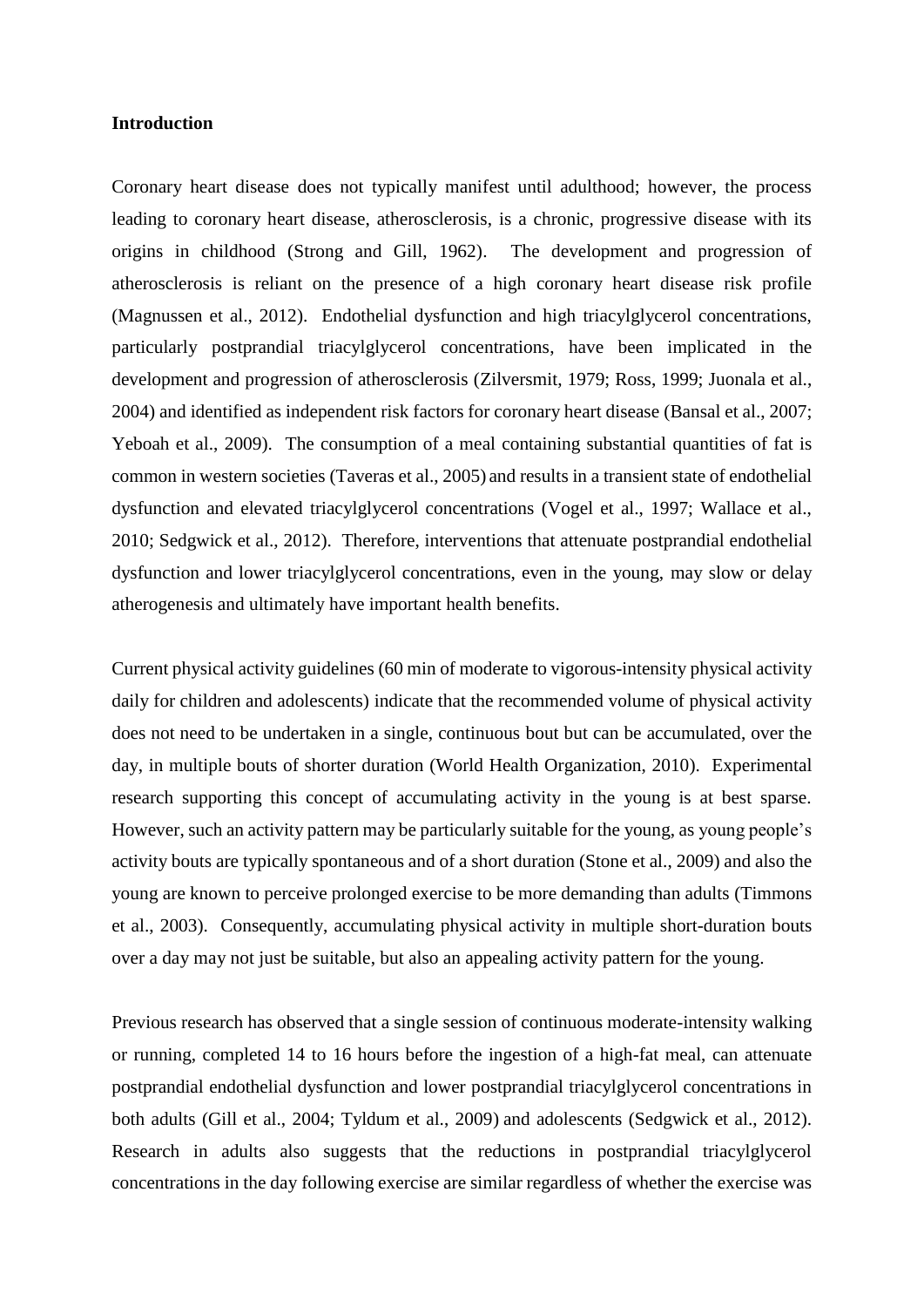completed in a single session or accumulated over multiple, short-duration sessions spread throughout a day (Gill et al., 1998; Miyashita et al., 2006; Miyashita et al., 2008). The effect of accumulating exercise in children or adolescents on postprandial triacylglycerol concentrations has yet to be investigated. Furthermore, no study has investigated the effect of accumulating exercise on postprandial endothelial dysfunction in adults, adolescents or children.

Therefore the purpose of this study was to investigate if accumulating 60 min of running could attenuate postprandial endothelial dysfunction and lower postprandial triacylglycerol concentrations in adolescent boys.

### **Methods**

#### *Participants*

Seventeen recreationally active adolescent boys volunteered to participate in the study, with fourteen boys completing the study (aged 12.1 to 14.4 years). Non-completion of the study was due to signs and symptoms of presyncope during blood sampling  $(n = 3)$ . The study was conducted according to the guidelines laid down in the Declaration of Helsinki and all procedures were approved by Loughborough University Ethical Advisory Committee. Before any testing took place all participants had the procedures and risks associated with involvement in the study explained to them. Written consent from a parent and written assent from each participant was then obtained. All participants were apparently healthy and not taking any drugs known to affect lipid or carbohydrate metabolism. The physical characteristics of those who completed the study are shown in Table 1.

## *Study Design*

Participants completed preliminary tests and then undertook two, 2-day main trials which were separated by seven days (a control trial and an exercise trial) in a 2 x 2 replicated Latin square design.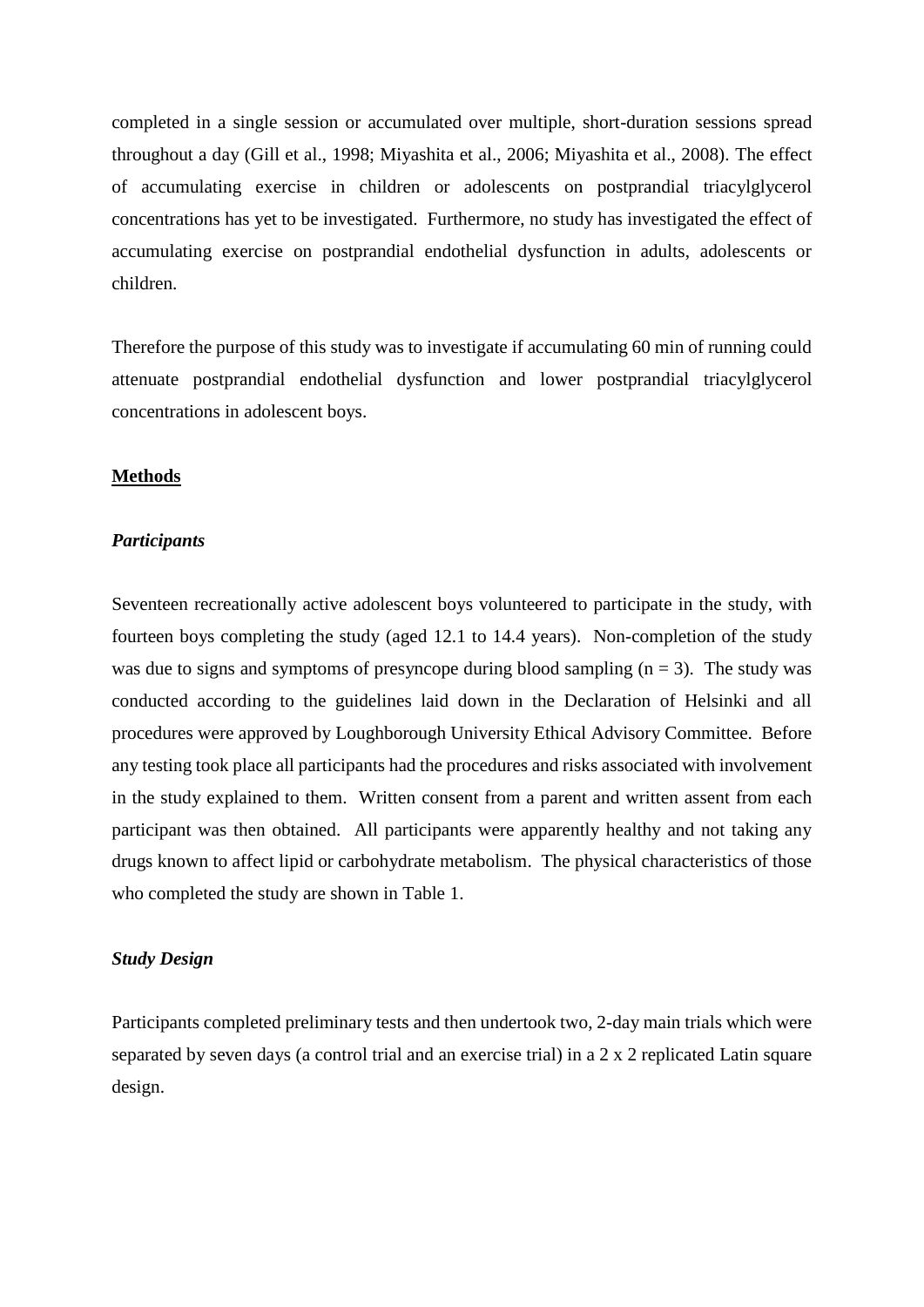#### *Preliminary Tests*

Height and sitting height were measured to the nearest 0.1 cm using a wall mounted stadiometer (Seca, Germany), body mass was measured to the nearest 0.01 kg using a beam balance scale (Avery, Birmingham, UK) and age from peak height velocity was estimated (Mirwald et al., 2002). Skinfold thicknesses were measured to the nearest 0.2 mm at four sites (biceps, triceps, subscapular and suprailiac) using Harpenden callipers (Baty International, England). All measurements were taken from the right-hand side of the body, with the median of three measures taken to be the skinfold thickness. Waist and hip circumferences were measured to the nearest 0.1 cm. A self-assessment of maturity, based on secondary sexual characteristics, was completed (Tanner, 1989).

Following anthropometric measures participants completed two exercise tests performed on a motorised treadmill (Runner Galaxy M.J.C., MTC Climb 2000, Bianchiah and Draghetti Sac, Cavezzo, Italy). Firstly, a 16-min, 4-stage, sub-maximal treadmill test was completed in order to determine the relationship between running speed and oxygen uptake. The speed was set at 7 km·h-1 for the first stage of this test and set at an incline of 1%. The treadmill speed increased by 1 km·h<sup>-1</sup> every stage. Participants then rested for 60 min and following this completed an incremental uphill treadmill test until volitional fatigue to determine peak oxygen uptake  $(VO<sub>2</sub>peak)$ . The speed was set at that which elicited a heart rate of 170 beats min<sup>-1</sup> during the sub-maximal test and at an initial incline of 3%. Treadmill incline increased by 2% every 3 min. During these exercise tests heart rate was recorded using short-range telemetry (Polar, Finland), ratings of perceived exertion were assessed using the Borg scale (Borg, 1973) and expired air samples collected and analysed (Williams and Nute, 1983) in the final minute of each stage and the final minute of the peak oxygen uptake test.

## *Main trials*

Participants were instructed not to consume alcohol or supplements in the seven days before and throughout each main trial. Participants recorded all food and drinks consumed during the day before (day 0) and day 1 of the first main trial and were asked to replicate this diet prior to the subsequent trial. Participants were also instructed to refrain from any physical activity, except that prescribed by the investigators, on day 0 and throughout each main trial. During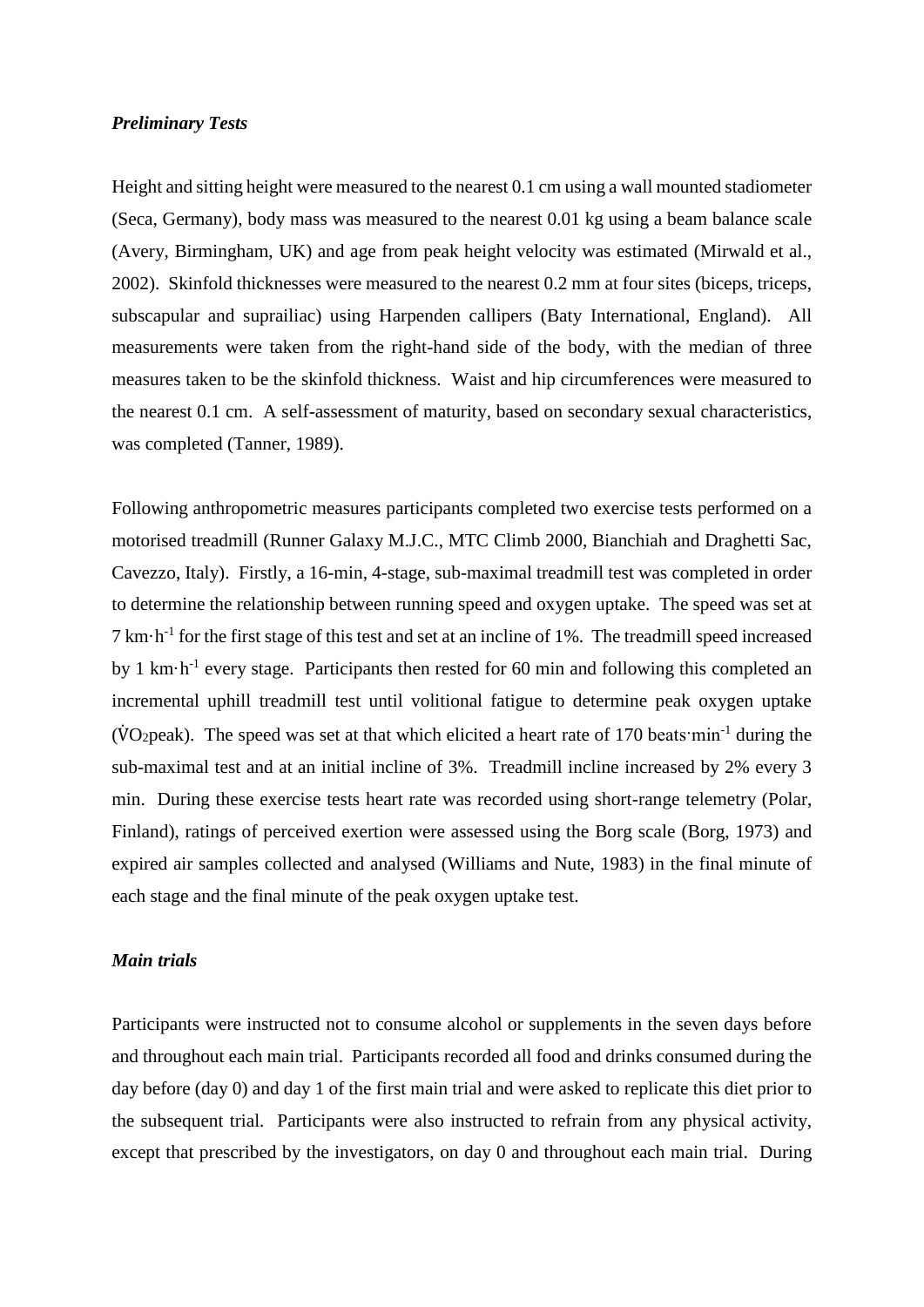this time participants wore an ActiGraph GT1M accelerometer during waking hours to monitor physical activity. The ActiGraph is a uniaxial electromechanical device that records movement in the vertical plane. The sampling epoch was 5 seconds. During data processing 60 minutes of consecutive zero's was considered indicative of non-wearing and these data were excluded. Minimum day length was set at 9 hours and time spent in low- and moderate- and vigorousintensity physical activity was calculated using age specific cutpoints (Freedson et al., 1997) and daily energy expenditure estimated using previously published equations (Trost et al., 1998).

On day 1 of the control trial participants were instructed to be as physically inactive as possible and to refrain from any form of exercise whilst in their free-living environment, whereas in the exercise trial they reported to the laboratory at 09:00 and completed 6 x 10 min runs on a treadmill at 70% of  $\dot{V}O_2$  peak. Each run was followed by 50 min of rest. The first run began at 09:30 resulting in the final run ceasing at 14:40. Heart rate, ratings of perceived exertion and expired air samples were collected in the last minute of each run. Energy expenditure was estimated using indirect calorimetry (Frayn, 1983). On leaving the laboratory after the last run the participants reminded to be as physically inactive as possible and to refrain from any form of exercise whilst in their free-living environment.

On day 2 of each main trial participants reported to the laboratory at 08:00, following an overnight fast, where flow-mediated dilation (FMD) was assessed and a capillary blood sample collected (0 h). Participants then ate breakfast at 08:40 and a clock was started on commencement of the meal. After breakfast participants rested for 6.5 h in the laboratory with lunch provided at 3.5 h. FMD was assessed again at 3 and 6.5 h and additional blood samples collected at 0.5, 1, 3, 4, 4.5 and 6.5 h.

### *Meals*

Breakfast consisted of croissant, chocolate spread and a chocolate milkshake (chocolate power, whole-fat milk and double cream), providing 1.5 g fat (60%), 1.8 g carbohydrate (33%), 0.4 g protein (7%) and 93 kJ per kilogram body mass. Participants were given 15 min to consume breakfast. Lunch consisted of a cheese sandwich (white bread, butter and cheese), ready salted potato-chips and a chocolate milkshake (chocolate powder and whole-fat milk), providing 1.1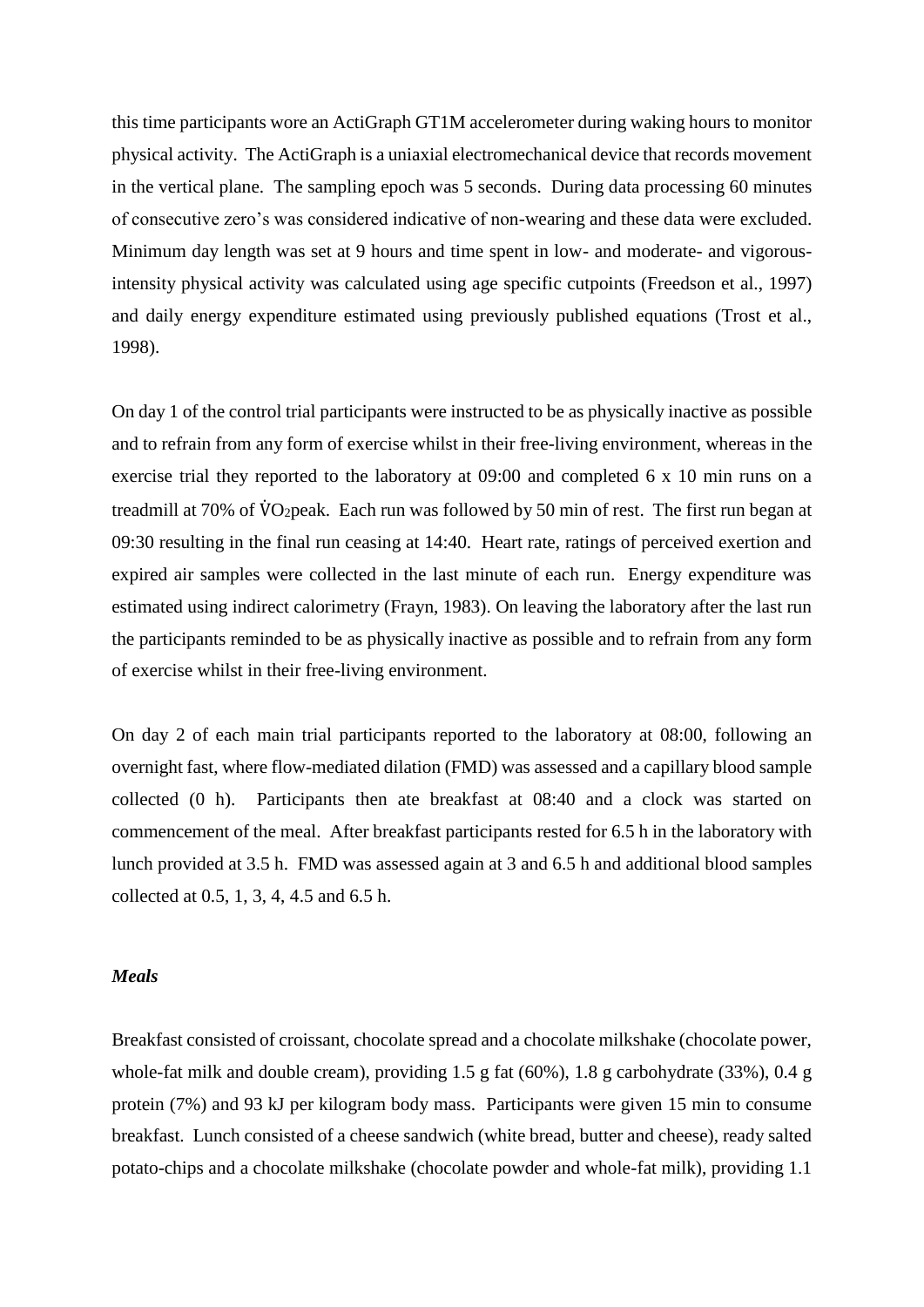g fat (50%), 1.9 g carbohydrate (37%), 0.6 g protein (13%) and 85 kJ per kilogram of body mass. Participants were given 20 min to consume lunch. Participants consumed water *ad libitum* during the first trial and any intake was replicated in the subsequent trial.

#### *Endothelial function assessment by flow-mediated dilation*

The methods used to assess FMD have previously been reported (Corretti et al., 2002; Thijjsen et al., 2011; Sedgwick et al., 2012). Briefly, a high-resolution ultrasound (Power Vision 6000, Toshiba, Tochigi, Japan) with a 11 MHz linear array transducer was used to image the brachial artery in a longitudinal section in the distal third of the upper right arm. Ultrasound settings (gain, focus zone and depth) were set to optimise longitudinal B-mode images of the lumenarterial wall interface. Pulsed wave Doppler was used, simultaneously with B-mode imaging, to assess blood flow velocity. Following 20 min of supine rest, a series of images were collected both before (over 30 s) and after (over 180 s) 5 min of forearm ischemia. All images were captured on the r-wave of the cardiac cycle and then stored electronically for later analysis. Recorded images were digitised using specialised edge-detection and wall-tracking software (Brachial analyzer, version 4.1.3; Medical Imaging Applications LLC, Iowa City, IA). FMD was calculated as the percentage change from basal diameter to peak diameter, and was also normalised for the post-occlusion shear rate using the area under the shear rate versus time curve (between cuff release and peak diameter) (Harris et al., 2010).

Ultrasound settings were standardised, for each participant, for every subsequent measurement. Measurement location was also standardised for each participant based on anatomical landmarks, snapshot images and an ink marker placed on the skin that was maintained between trials. The CV of measurements made seven days apart for fasting basal diameter and FMD in our laboratory were 0.6 and 9.7%, and in the postprandial state were 0.8 and 10.0% respectively.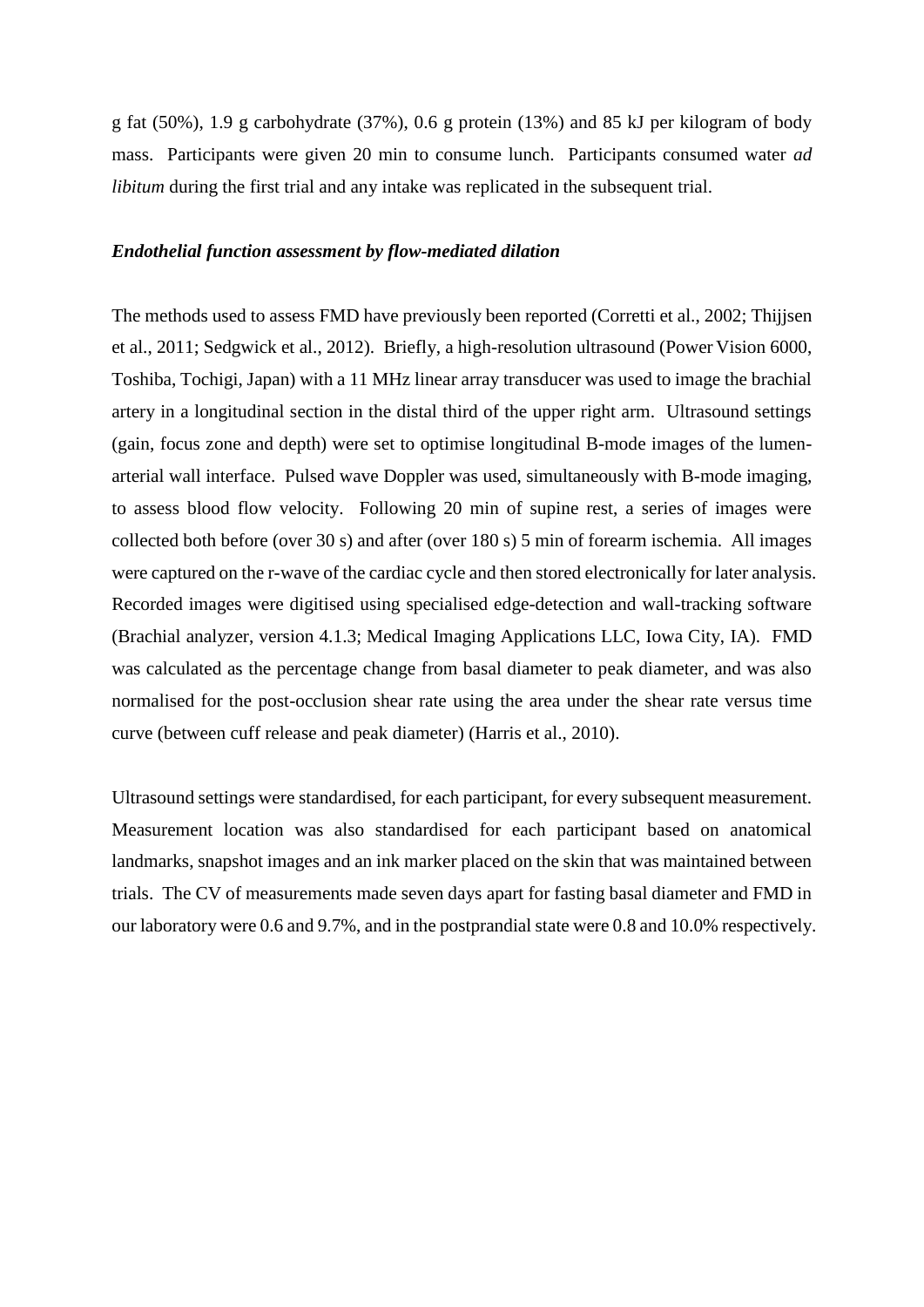#### *Blood sampling and biochemical analysis*

Capillary blood samples were collected, from a warmed left hand, into 500 µl potassium-EDTA-coated microvettes (Sarstedt, Leicester, UK) and immediately centrifuged at 1500 x g for 10 min at 4 °C. The resulting plasma was then stored at -20 °C for later analysis. Plasma triacylglycerol and glucose concentration were determined by enzymatic, colorimetric methods (HORIBA ABX Diagnostics, Montpellier, France) and plasma insulin concentration was determined by ELISA (Mercodia, Uppsala, Sweden). Within batch CV's were: triacylglycerol 1.2%, glucose 0.5% and insulin 8.8%.

#### *Statistical analysis*

Data was analysed using the PASW statistics software version 18.0 for Windows (SPSS Inc, Chicago, IL). The total and incremental (after correcting for fasting concentrations) areas under the plasma concentration versus time curves for triacylglycerol, glucose and insulin were calculated using the trapezium rule.Insulin resistance was evaluated according to the homeostatic model assessment of insulin resistance (HOMA-IR) (Matthews et al., 1985). Residual errors were tested for normality using the Shapiro–Wilk test, where necessary data was logarithmically transformed prior to statistical analysis. Time spent in low and moderateto-vigorous intensity physical activity during day 0 and day 1 of the main trials were compared between trials using paired Student's t-test. Fasting basal diameter, peak diameter, the area under the shear rate versus time curve, FMD, normalised FMD and plasma triacylglycerol, glucose and insulin concentration and the areas under the plasma concentration versus time curves were compared between trials using paired Student's *t*-test. A mixed effects general linear model with two fixed factors (trial and time) and one random factor (participant) was used to compare differences between trials over time, and any possible interactions between trial and time, for basal diameter, peak diameter, the area under the shear rate versus time curve, FMD, normalised FMD and plasma triacylglycerol, glucose and insulin concentration. Least significant difference post-hoc analysis was used to identify where any significant effects of time lay. When a significant trial x time interaction was revealed targeted pair wise comparisons were used, specifically, comparisons within-trial with respect to the fasting measure and between-trials at the same time point. Pearson's correlation coefficient was calculated in the control and in the exercise trial: for fasting plasma triacylglycerol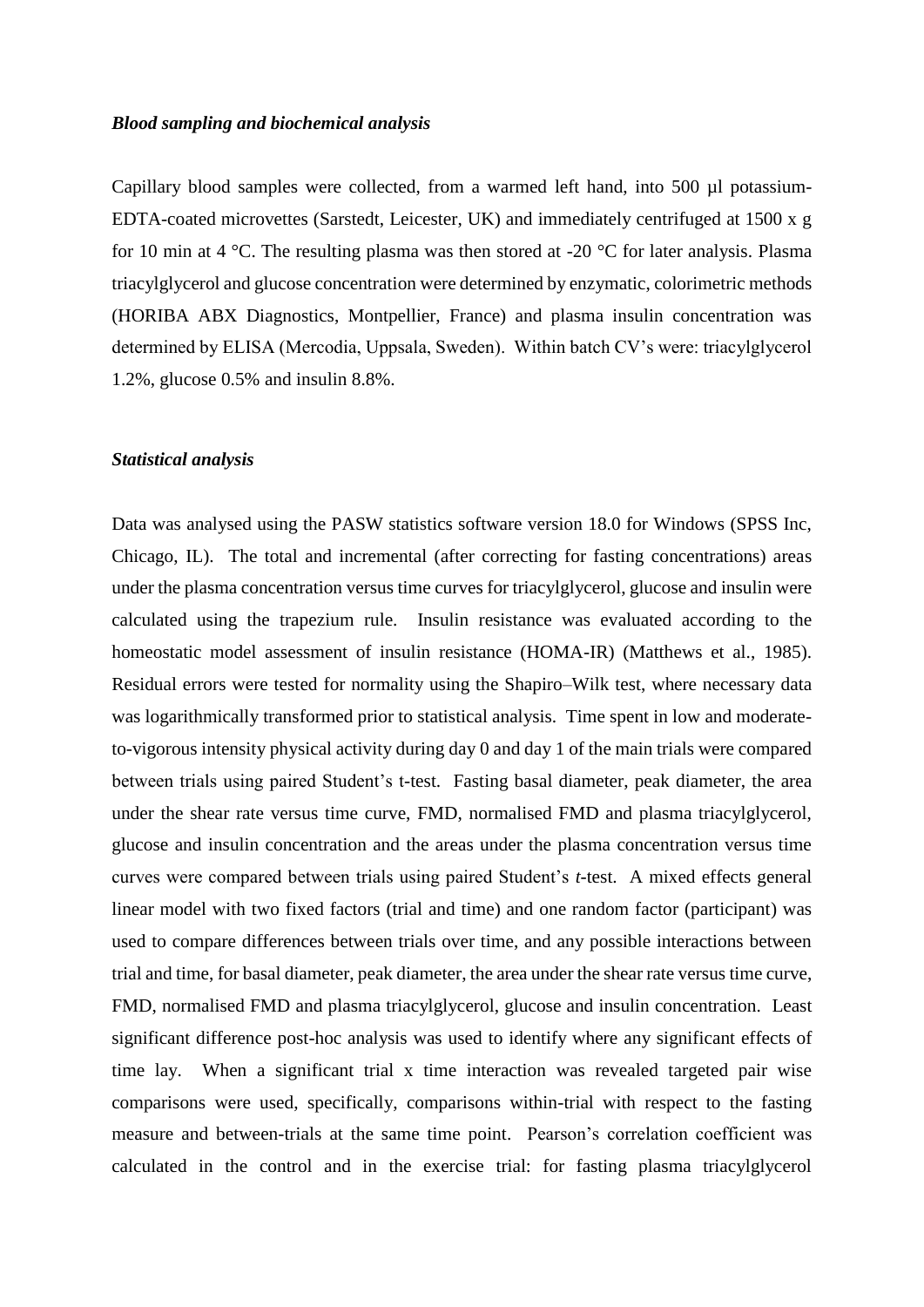concentration and fasting FMD; for the change in FMD and the total area under the plasma triacylglycerol concentration versus time curve from 0 h to 3 h; for the change in FMD and the total area under the plasma triacylglycerol concentration versus time curve from 0 h to 6.5 h; for basal diameter and fasting FMD; for the change in FMD and basal diameter from 0 h to 3 h; and for the change in FMD and basal diameter from 0 h to 6.5 h (twelve correlations in total). Statistical significance was accepted as P < 0.05. All participant characteristics are presented as population marginal means and standard deviations (SD) and experimental data are presented as population marginal means and standard error of the mean (SEM).

#### **Results**

## *Physical activity*

Complete accelerometer data was provided by ten boys. One boy and three boys did not provide data for day 0 in the control and exercise trial, respectively. During day 0, no differences were observed between trials in the time spent in low-, moderate- and vigorousintensity physical activity (Table 2;  $P = 0.605$ ,  $P = 0.516$  and  $P = 0.848$ , respectively). During day 1 less time was spent in low- and moderate-intensity and more in vigorous-intensity physical activity in the exercise trial compared to the control trial (Table 2; all  $P < 0.001$ ). During day 0 energy expenditure was not different between trials, but during day 1 energy expenditure was  $1.13 \pm 0.77$  MJ greater during the exercise trial compared to the control trial (Table 2;  $P = 0.294$  and  $P < 0.001$ , respectively).

#### *Responses to treadmill exercise*

The six, 10 min bouts of running elicited a mean heart rate, ratings of perceived exertion and oxygen uptake of  $169 \pm 4$  beats·min<sup>-1</sup>,  $13 \pm 1$  and  $32.6 \pm 1.5$  ml·kg<sup>-1</sup>·min<sup>-1</sup> (72  $\pm$  2% of participants  $\dot{V}O_2$  peak) respectively. The gross energy expenditure of the total exercise protocol  $(6 \times 10 \text{ min})$  was  $1.90 \pm 0.08 \text{ MJ}$  or  $39.2 \pm 1.7 \text{ kJ} \cdot \text{kg}^{-1}$  body mass.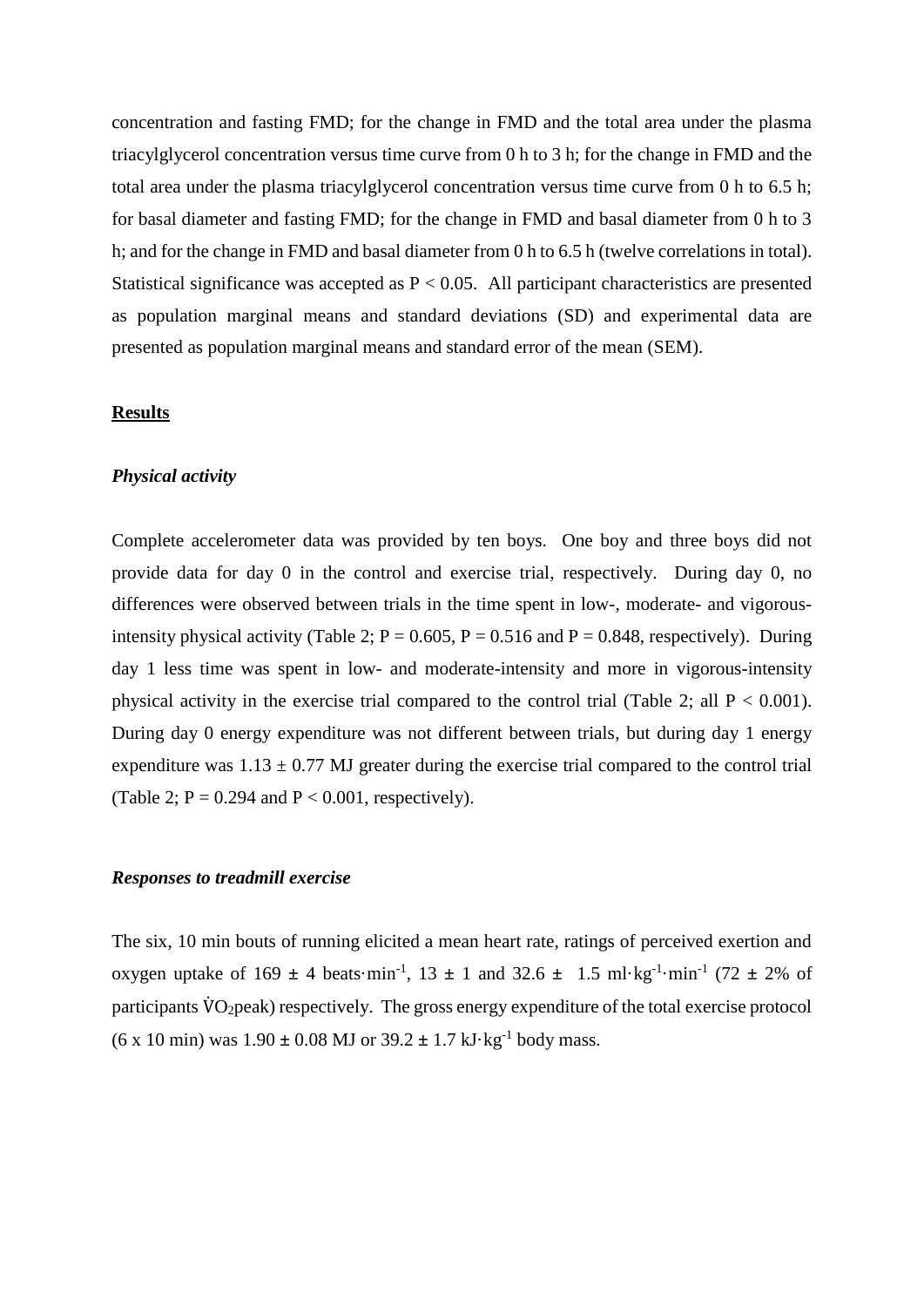# *Basal diameter, peak diameter, flow-mediated dilation and normalised flow-mediated dilation*

No differences were observed between trials for fasting basal diameter (Table 3,  $P = 0.477$ ), peak diameter (Table 3,  $P = 0.650$ ), the area under the shear rate versus time curve (Table 3, P  $= 0.577$ ), FMD (Fig 1 (a), P = 0.664) and normalised FMD (Fig 1 (b), P = 0.329).

Basal diameter, peak diameter and the area under the shear rate versus time curve, increased following the ingestion of the high-fat meals, but no differences were evident between trials (Table 3; basal diameter: main effect trial,  $P = 0.178$ ; main effect time,  $P < 0.001$ ; interaction effect trial x time,  $P = 0.088$ ; peak diameter: main effect trial,  $P = 0.524$ ; main effect time,  $P =$ 0.004; interaction effect trial x time,  $P = 0.972$ ; the area under the shear rate versus time curve: main effect trial, P = 0.982; main effect time, P < 0.001; interaction effect trial x time, P = 0.572).

Postprandial FMD was lower in the control compared with the exercise trial both before (Fig 1(a); main effect trial,  $P = 0.004$ ; main effect time,  $P < 0.001$ ; interaction effect trial x time, P  $< 0.001$ ) and after normalisation for the post-occlusion shear rate (Fig 1(b); main effect trial, P  $= 0.020$ ; main effect time, P < 0.001; interaction effect trial x time, P = 0.014). Pairwise comparisons revealed that FMD, both before and after normalisation for the post-occlusion shear rate, was significantly lower than the fasting measure at both 3 h ( $P < 0.001$ ) and 6.5 h  $(P < 0.001)$  in the control trial only. Pairwise comparisons also revealed that FMD, both before and after normalisation, was significantly higher in the exercise trial compared to the control trial at 3 h (P < 0.001 and P = 0.048) and 6.5 h (P < 0.001 and P = 0.002).

#### *Triacylglycerol, glucose and insulin concentrations*

No differences were observed between trials for fasting plasma triacylglycerol concentration (Fig 2 (a),  $P = 0.706$ ), plasma glucose concentration (Fig 2 (b),  $P = 0.471$ ) and plasma insulin concentration (Fig 2 (c),  $P = 0.656$ ). No differences were observed between trials for fasting HOMA-IR (Control vs. Exercise: 1.6 *±* 0.3 vs. 1.5 *±* 0.2, P = 0.625).

Postprandial plasma triacylglycerol concentrations did not differ between trials (Fig 2(a); main effect trial,  $P = 0.385$ ; main effect time,  $P < 0.001$ ; interaction effect trial x time,  $P = 0.091$ ).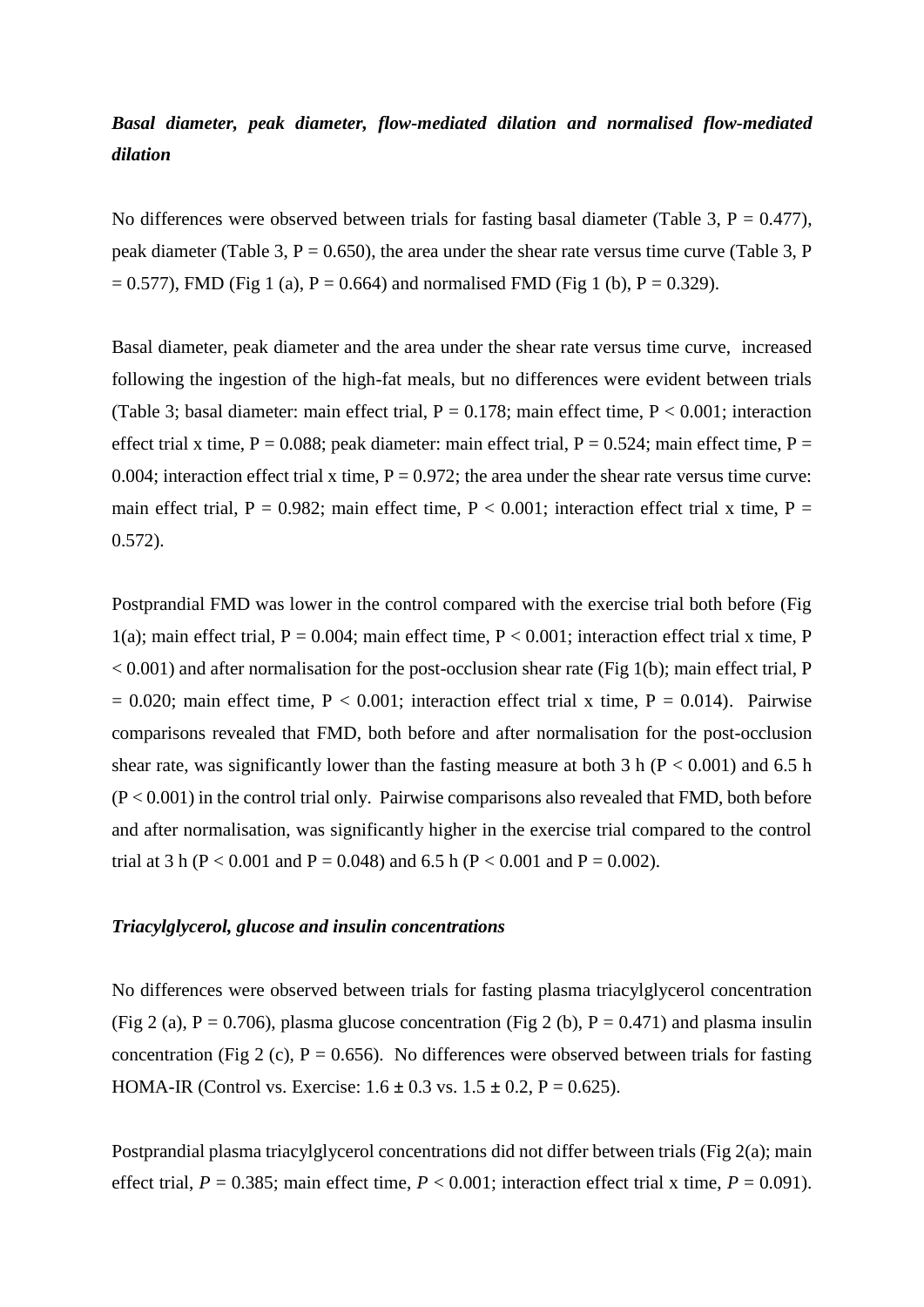The total area under the plasma triacylglycerol concentration versus time curve was 11% lower on average in the exercise compared to the control trial; however, this did not reach statistical significance (Control vs. Exercise:  $10.71 \pm 0.94$ ) vs.  $9.56 \pm 0.67$ ) mmol·L<sup>-1</sup>·6.5h, respectively,  $P = 0.183$ ). The incremental area under the plasma triacylglycerol concentration versus time curve was 16% lower in the exercise compared to the control trial, however this did not reach statistical significance (Control vs. Exercise:  $6.13 \pm 0.63$  vs.  $5.14 \pm 0.41$  mmol·L<sup>-1</sup>·6.5h, respectively,  $P = 0.088$ ).

Postprandial plasma glucose concentrations did not differ between trials (Fig 2(b); main effect trial,  $P = 0.916$ ; main effect time,  $P < 0.001$ ; interaction effect trial x time,  $P = 0.066$ ). No difference was observed between the control and exercise trial for the total area under the plasma glucose concentration versus time curve (Control vs. Exercise: 41.17 *±* 0.79 vs. 41.32  $\pm$  0.84 mmol·L<sup>-1</sup>·6.5h, *P* = 0.741).

Postprandial plasma insulin concentrations did not differ between trials (Fig 2(c); main effect trial,  $P = 0.435$ ; main effect time,  $P < 0.001$ ; interaction effect trial x time,  $P = 0.515$ ). No difference was observed between the control and exercise trial for the total area under the plasma insulin concentration versus time curve (Control vs. Exercise: 1685.4 *±* 207.6 vs.  $1642.2 \pm 255.0 \text{ pmol} \cdot L^{-1} \cdot 6.5h, P = 0.271$ .

# *Correlations between flow-mediated dilation and basal diameter and triacylglycerol concentrations.*

The correlations between fasting FMD and fasting plasma triacylglycerol concentrations were: Control,  $r = 0.062$ , P=0.841; Exercise,  $r = -0.347$ , P=0.245. The correlations between the change in FMD and the total area under the plasma triacylglycerol concentration versus time curve from 0 h to 3 h, were: Control,  $r = -0.073$ , P=0.812; Exercise,  $r = -0.133$ , P=0.666. The correlations between the change in FMD and the total area under the plasma triacylglycerol concentration versus time curve from 0 h to 6.5 h, were: Control,  $r = -0.295$ , P=0.328; Exercise,  $r = -0.342$ , P=0.253.

The correlations between fasting FMD and fasting basal diameter were: Control,  $r = -0.653$ , P=0.016; Exercise,  $r = -0.554$ , P=0.049. The correlations between the change in FMD and basal diameter from 0 h to 3 h, were: Control,  $r = -0.244$ ,  $P = 0.422$ ; Exercise,  $r = 0.396$ ,  $P = 0.181$ .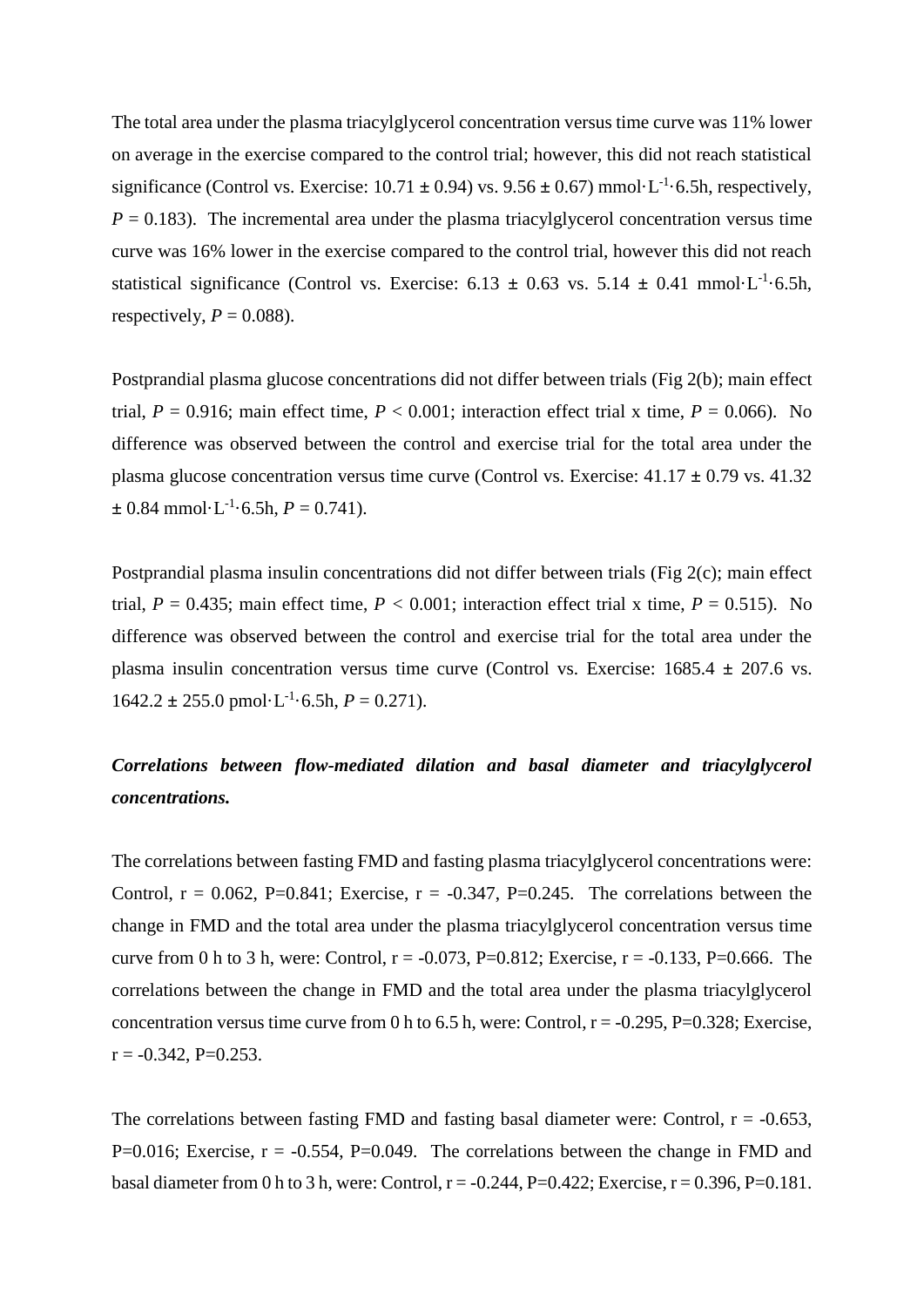The correlations between the change in FMD and basal diameter from 0 h to 6.5 h, were: Control,  $r = -0.218$ , P=0.473; Exercise,  $r = -0.243$ , P=0.424.

#### **Discussion**

The main finding of the present study was that, for adolescent boys, accumulating 60 min of exercise in short bouts throughout a day, before the consumption of a high-fat breakfast and lunch, attenuated the postprandial decline in FMD seen in the control trial. The total and incremental areas under the triacylglycerol concentration versus time curve were reduced by 11% and 16% respectively when the accumulated exercise trial was compared with the control, although these differences were not statistically significant.

In the present study postprandial endothelial dysfunction was evident in the control trial following breakfast and lunch with FMD being reduced, compared to fasting, by 30 and 33% respectively (both  $P < 0.05$ ). This postprandial endothelial dysfunction following food ingestion has been seen previously in both adults (Vogel et al., 1997; Gill et al., 2003; Gill et al., 2004; Wallace et al., 2010) and adolescents (Sedgwick et al., 2012). When the adolescent boys in the present study accumulated 60 min of exercise in short bouts (6 x 10 min of treadmill running at 70% V̇O2peak), accumulated the day before the ingestion of a high-fat breakfast and lunch, the postprandial endothelial dysfunction seen in the control trial was not apparent as fasting FMD and postprandial FMD in the exercise trial were similar. This finding is consistent with previous studies that used a longer continuous bout of prior exercise rather than the shorter accumulated bouts used in the present study (Gill et al., 2004; Tyldum et al., 2009; Sedgwick et al., 2012). When FMD was normalised, for the area under the shear rate vs. time curve, the postprandial decline in FMD was still evident in the control trial and again the accumulated exercise attenuated this decline. Therefore, the results from this study demonstrate for the first time, that accumulating 60 min of exercise in short bouts throughout a day is effective at attenuating postprandial endothelial dysfunction, at least in adolescent boys.

The six short bouts of exercise accumulated the day before the ingestion of the high-fat breakfast and lunch also attenuated postprandial triacylglycerol responses, with the total and incremental areas under the triacylglycerol concentration versus time curve reduced by 11% and 16% respectively when the exercise trial was compared with the control, although these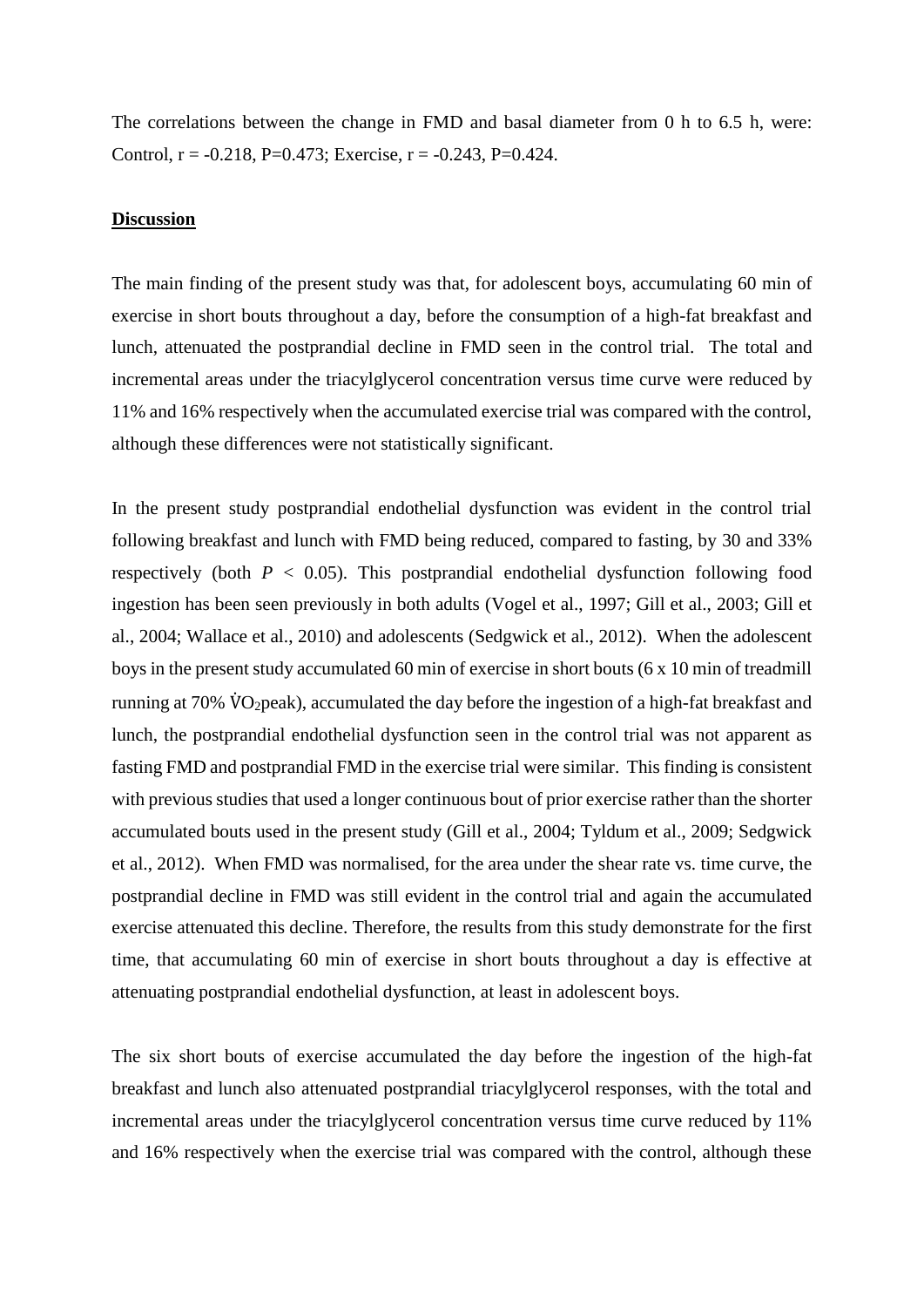differences were not statistically significant ( $P = 0.183$  and  $P = 0.088$  respectively). In previous studies involving adolescents' prior continuous moderate-intensity exercise reduced total and incremental area by 14-22% and 5-38% respectively (Barrett et al., 2007; Tolfrey et al., 2008; MacEneaney et al., 2009; Sedgwick et al., 2012; Tolfrey et al., 2012), so the findings from the present study seem consistent with those previously seen. In adults 30 min of prior moderateintensity exercise, undertaken either in a single bout or accumulated over short bouts throughout a day, proved equally effective at significantly lowering postprandial triacylglycerol concentrations (Miyashita et al., 2006; Miyashita et al., 2008). In the present study, despite the changes in postprandial triacylglycerol concentrations induced by the prior accumulated exercise not reaching statistical significance, the reduction in the total and incremental area under the triacylglycerol concentration versus time curve is in line with previous research in adolescents, and may still be meaningful and have physiological importance.

At present there are no defined clinical cut-off points for postprandial triacylglycerol concentrations, making it challenging to define a clinically important change. However, it is recognised that minimum clinically important changes are needed to determine whether experimental changes are meaningful. Nordestgaard and colleagues (2007) and Langested and colleagues (2011) reported, in prospective studies, that men with a postprandial triacylglycerol concentration between 1.00 and 1.99 mmol. $L^{-1}$  were 30 to 40% more likely to experience myocardial infarction and 10% more likely to experience ischemic heart disease than men with a postprandial triacylglycerol concentration of less than  $1 \text{ mmol.} L^{-1}$ . In addition, beyond these concentrations, greater postprandial triacylglycerol concentrations were associated with even greater risk of developing myocardial infarction and ischemic heart disease. Therefore, it would appear that any reduction in postprandial triacylglycerol concentrations can reduce the risk of future coronary heart disease, suggesting that the reductions in triacylglycerol concentrations seen in the present study, following exercise the day before ingestion of the high fat meals, while not statistically significant, were likely to be meaningful. Furthermore, the importance of maintaining low postprandial triacylglycerol concentrations during adolescence was highlighted by Morrison and colleagues (2009) where adolescents with high postprandial triacylglycerol concentrations were more likely to experience cardiovascular disease in the fourth and fifth decade of life.

Analysis of the accelerometer data collected in the two days preceding the day when the highfat meals were consumed, undertaken to confirm the physical activity levels of the study's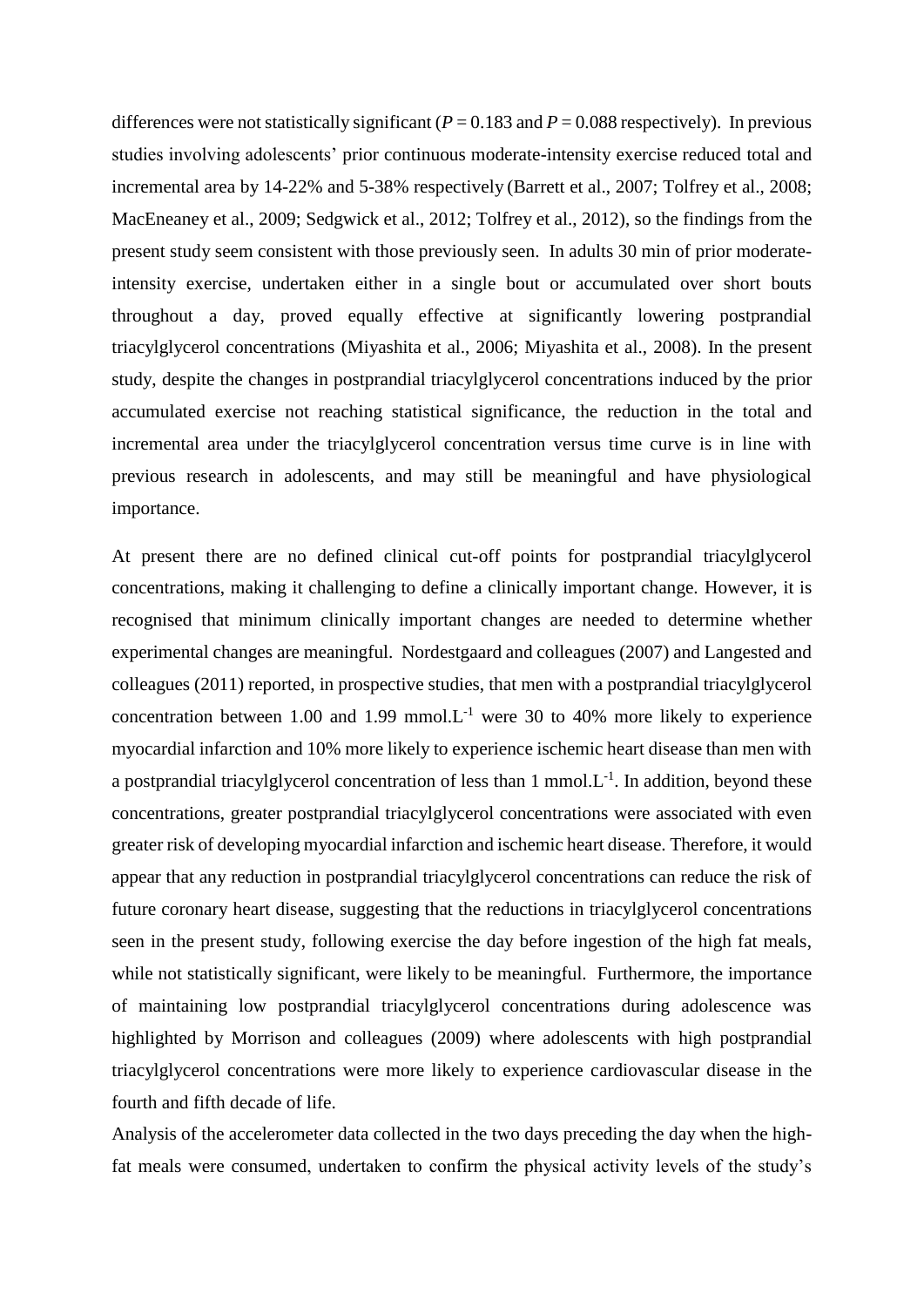participants, demonstrated that the time spent in low-, moderate- and vigorous-intensity physical activity was not different during day 0 of the control and exercise trials. During day 1 of the exercise trial the boys did spend more time in vigorous-intensity physical activity, as would have been expected, but they actually spent less time in low- and moderate-intensity physical activity than in the control trial (see Table 2). Consequently, although the boys expended  $1.90 \pm 0.08$  MJ during the prescribed exercise, the estimated difference in total daily energy expenditure between the exercise and control trials was substantially less than this (estimated to be  $1.1 \pm 0.8$  MJ greater on day 1 of the exercise trial compared with day 1 of the control trial). Therefore, although the participants were instructed to be as physically inactive as possible and to refrain from any form of exercise whilst in their free-living environment, their adherence to these instructions, perhaps not unexpectedly, was poorer under free-living conditions compared with that achieved in the more controlled laboratory conditions where physical inactivity was ensured.

The smaller than expected net increase in energy expenditure may have influenced the participant's triacylglycerol responses in the present study. Previous research in adults suggests that the effect of prior exercise on postprandial triacylglycerol concentrations is dependent on the energy expended (Petitt et al., 2003). Maraki and Sidossis have argued that an expenditure of at least 2.0 MJ is required to observe any reduction in postprandial triacylglycerol concentrations (Maraki and Sidossis, 2010), although prior moderate-intensity exercise has been shown to lower postprandial triacylglycerol concentrations when the energy expended has been below 2.0 MJ (Peddie et al., 2012). Recent work in adolescents has failed to establish that energy expenditure per se is the primary determinant of attenuated postprandial triacylglycerol concentrations. Tolfrey and colleagues (2008, 2012) reported similar reductions in postprandial triacylglycerol concentrations in adolescent boys when 60 min of running at 53% or 75%  $\rm \dot{V}O_2$  peak (Tolfrey et al., 2008) and 30 min or 60 min of running at 55%  $\rm \dot{V}O_2$  peak (Tolfrey et al., 2012) was completed 15 h before the ingestion of a high-fat milkshake. Further research is required to establish the influence of energy expenditure or the presence of an energy expenditure threshold in adolescent boys. Postprandial endothelial function appears to be more sensitive to vigorous-intensity exercise (Tyldum et al., 2009). Therefore, the substantial increase in vigorous-intensity exercise but smaller increase in total energy expenditure could explain why endothelial dysfunction was attenuated, but a smaller than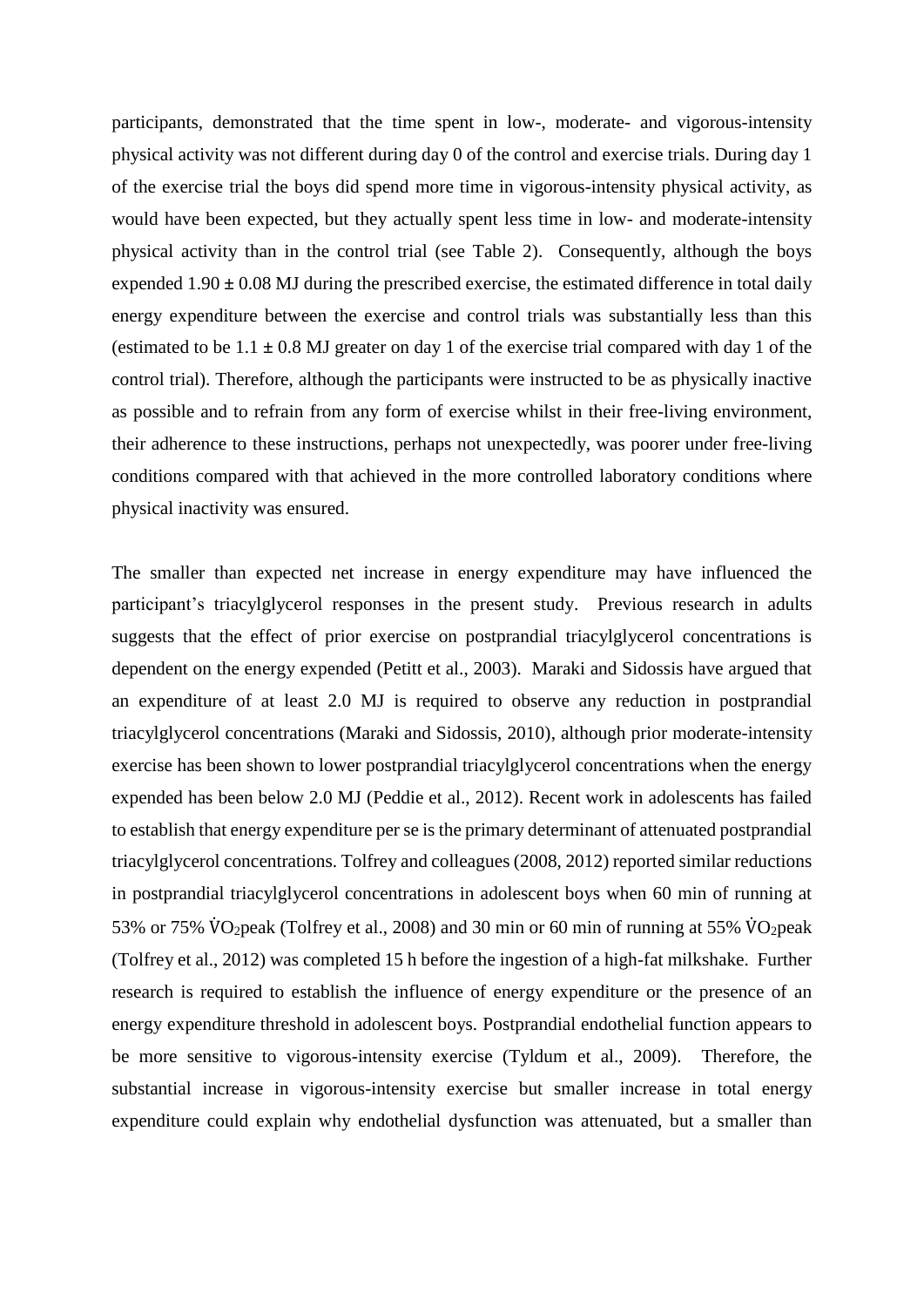expected and non-significant effect on postprandial triacylglycerol concentrations was evident, following the accumulated exercise.

It has previously been hypothesised that prior exercise protects against postprandial endothelial dysfunction by lowering postprandial triacylglycerol concentrations (Gill et al., 2004), as a number of studies have reported significant correlations between some quantification of postprandial triacylglycerol concentrations and endothelial dysfunction (Wallace et al., 2010). However, not all studies have reported significant correlations (Johnson et al., 2011; Rudolph et al., 2007; Sedgwick et al., 2012) and this was also the case in the present study. This discrepancy in findings may be due to differences in the methods used to quantify variables (e.g. absolute postprandial values, postprandial changes, total area under the variable versus time curve and incremental area under the concentration time curve), differences in the timing of postprandial events and differences in the lipid load (Wallace et al., 2010; Johnson et al., 2011). In addition many studies that have previously reported significant correlations between postprandial FMD and triacylglycerol concentration responses have pooled the data from a high-fat test meal trial and a low-fat test meal trial, by doing so the range of values within the data set was increased enhancing the chance of finding significant correlations (Bates et al., 1996). Importantly, the present study observed a significant attenuation of postprandial endothelial dysfunction, despite no significant reduction in postprandial triacylglycerol concentrations following the accumulated exercise. This observation provides additional support for the suggestion that exercise-induced alterations in postprandial endothelial function may be independent of changes in postprandial triacylglycerol concentrations (Gill et al., 2004; Tyldum et al., 2009).

This study did not investigate the mechanisms through which accumulated exercise attenuated the postprandial endothelial dysfunction evident in the control trial but there are a number of potential explanations. FMD is a marker of nitric oxide bioavailability (Corretti et al., 2002), with an increase in the inactivation of nitric oxide and/or a decrease in the production of nitric oxide likely to reduce FMD. It is currently believed that a transient rise in oxidative stress, following a high-fat meal, induces a postprandial endothelial dysfunction (Wallace et al., 2010) through free radicals ability to inactivate nitric oxide (Beckman and Koppenol, 1996). Prior exercise may reduce the postprandial rise in oxidative stress by increasing the body's antioxidant capacity, consequently reducing the inactivation of nitric oxide, and so attenuating the decline in FMD (Tyldum et al., 2009).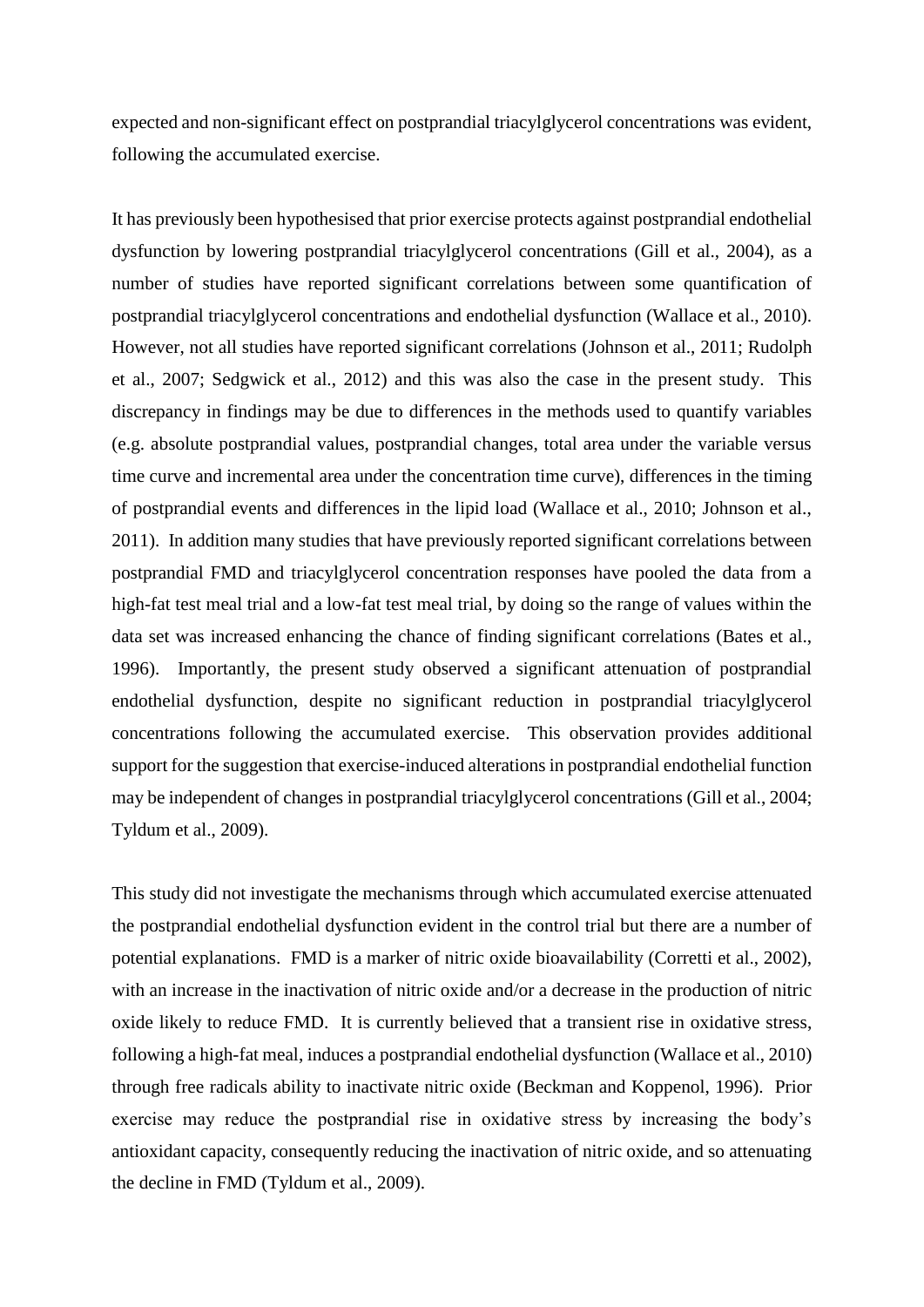In conclusion accumulating a total of 60 min of exercise through a series of 10 min exercise bouts spread throughout a day, prior to the consumption of a high-fat breakfast and lunch, attenuated postprandial endothelial dysfunction in adolescent boys.

#### **Perspectives**

Endothelial dysfunction has been implicated in the early stages of atherosclerosis (Ross, 1999) and there is evidence that atherosclerotic development and progression is dependent on the presence of endothelial dysfunction (Juonala et al., 2004). Therefore, any intervention that alters endothelial function could have clinical relevance. The findings of the present study provide experimental support for the concept of accumulating physical activity for good health in young people (World Health Organisation, 2010). Previous research has observed that physical activity completed either in prolonged sessions or accumulated in short bouts have similar positive effects on a child's coronary heart disease risk profile (Stone et al., 2009). Accumulated exercise may be a particularly attractive activity pattern for young people who often perceive prolonged activity to be more exerting than adults (Timmons et al., 2003); it may also have considerable practical utility as shorts bouts of exercise may be relatively easy to incorporate into a school day. The exercise could include activities such as skipping, climbing stairs, circuit type exercises, or power / race walking around playgrounds or between classes / lessons.

## **Acknowledgements**

We would like to thank all the boys who participated in this study along with their parents/guardians/care givers for their support throughout the study. We would also like to thank the staff at Woodbrook Vale High School in particular Mr Ian Smith for their support. The authors report no conflict of interest. The present study received no specific grant from any funding agency in the public, commercial or not-for-profit sectors.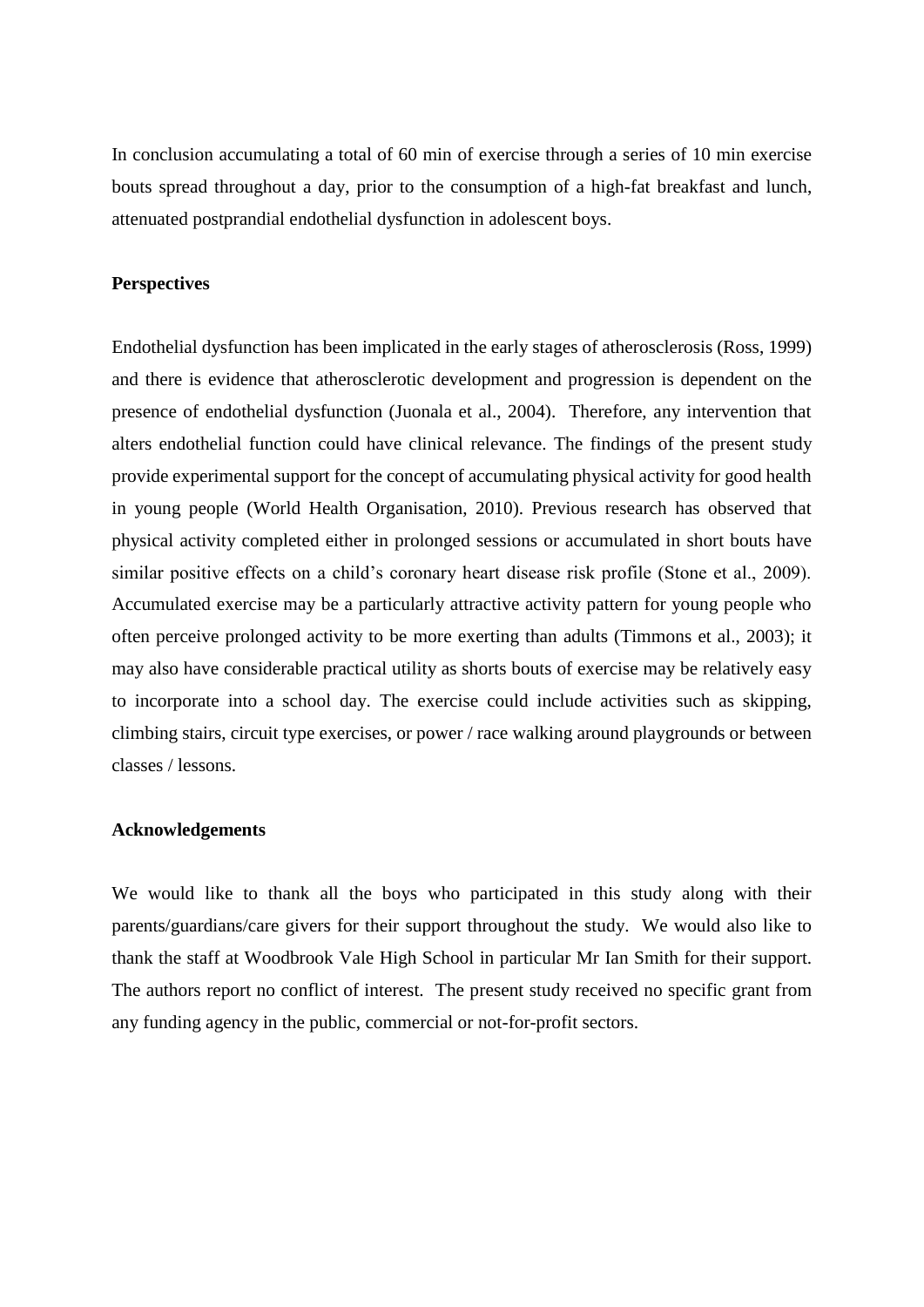#### **References**

Bansal S, Buring JE, Rifai N, Mora S, Sacks FM, Ridker PM. Fasting compared with nonfasting triglycerides and risk of cardiovascular events in women. *JAMA*. 2007: 298: 309- 316.

Barrett LA, Morris JG, Stensel DJ, Nevill ME. Exercise and postprandial plasma triacylglycerol concentrations in healthy adolescent boys. *Med Sci Sports Exerc*. 2007: 39: 116- 122.

Bates BT, Zhang S, Dufek JS, et al. The effects of sample size and variability on the correlation coefficient. *Med Sci Sports Sci*. 1996: 28: 386-391.

Beckman JS, Koppenol WH. Nitric oxide, superoxide, and peroxynitrite: the good, the bad, and ugly. *Am J Physiol*. 1996: 271: c1424-1437.

Borg GA. Perceived exertion: a note on "history" and methods. *Med Sci Sports Exerc*. 1973: 5: 90-93.

Corretti MC, Anderson TJ, Benjamin EJ, et al. Guidelines for the ultrasound assessment of endothelial-dependent flow-mediated vasodilation of the brachial artery: a report of the International Brachial Artery Reactivity Task Force. *J Am Coll Cardiol*. 2002: 39: 257-265.

Frayn KN. Calculation of substrate oxidation rates in vivo from gaseous exchange. *J Appl Physiol*. 1983: 55: 628-634.

Freedson PS, Sirard J, Debold E et al. Calibration of the Computer Science and Applications, Inc. (CSA) accelerometer. *Med Sci Sports Exerc*. 1997: 29: S45.

Gill JM, Al-Mamari A, Ferrell WR et al. Effects of prior moderate exercise on postprandial metabolism and vascular function in lean and centrally obese men. *J Am Coll Cardiol*. 2004: 44: 2375-2382.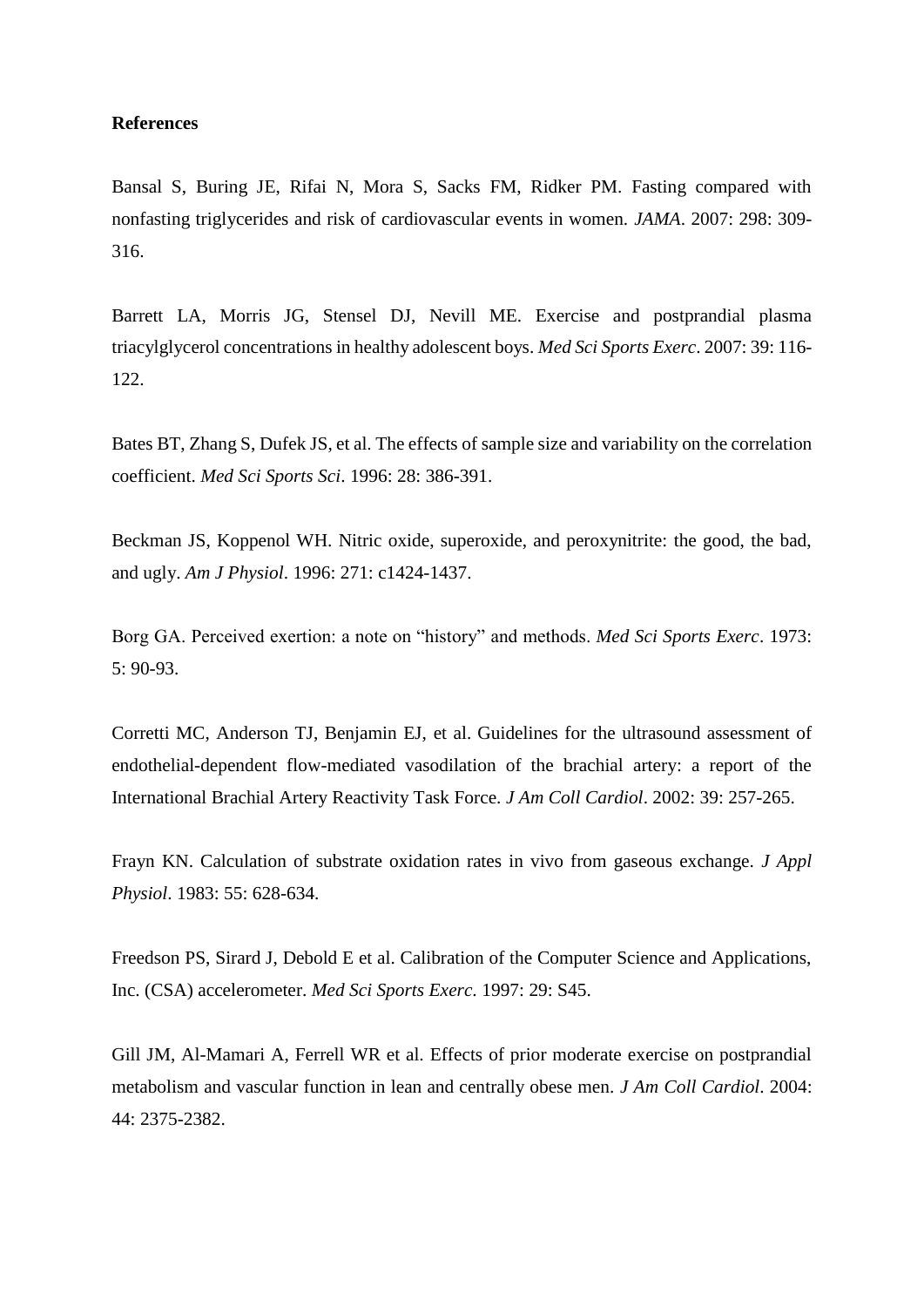Gill JM, Caslake MJ, McAllister C et al. Effects of short-term detraining on postprandial metabolism, endothelial function, and inflammation in endurance trained men: dissociation between changes in triglyceride metabolism and endothelial function. *J Clin Endocrinol Metab*. 2003: 88: 4328-4335.

Gill JM, Hardman AE. Exercise and postprandial lipid metabolism: an update on potential mechanisms and interactions with high-carbohydrate diets (review). *J Nutr Biochem*. 2003: 14: 122-132.

Gill JM, Murphy MH, Hardman AE. Postprandial lipemia: effects of intermittent versus continuous exercise. *Med Sci Sports Ex*. 1998: 30: 1515-1520.

Johnson BD, Padilla J, Harris RA, Wallace JP. Vascular consequences of a high-fat meal in physically active and inactive adults. *Appl Physiol Nutr Metab*. 2011: 36: 368-375.

Juonala M, Viikari JS, Laitinen T, et al. Interrelations between brachial endothelial function and carotid intima-media thickness in young adults: the cardiovascular risk in young Finns study. *Circulation*. 2004: 110: 2918-2923.

Harris RA, Nishiyama SK, Wray DW, Richardson RS. Ultrasound assessment of flowmediated dilation. *Hypertension*. 2010: 55: 1075-1085.

Langsted A, Freiberg JJ, Tybjaerg-Hansen A, et al. Nonfasting cholesterol and triglycerides and association with risk of myocardial infarction and total mortality: the Copenhagen City Heart Study with 31 years of follow up. *J Intern Med*. 2011: 270: 65-75.

MacEneaney OJ, Harrison M, O'Gorman DJ, Pankratieva EV, O'Connor PL, Moyna NM. Effect of prior exercise on postprandial lipemia and markers of inflammation and endothelial activation in normal weight and overweight adolescent boys. *Eur J Appl Physiol*. 2009: 106: 721-729.

Magnussen CG, Niinikoski H, Juonala M, et al. When and how to start prevention of atherosclerosis? Lessons from the Cardiovascular Risk in the Young Finns Study and the Special Turku Coronary Risk Factor Intervention Project. *Pediatr Nephrol.* 2012: 27: 1441- 1452.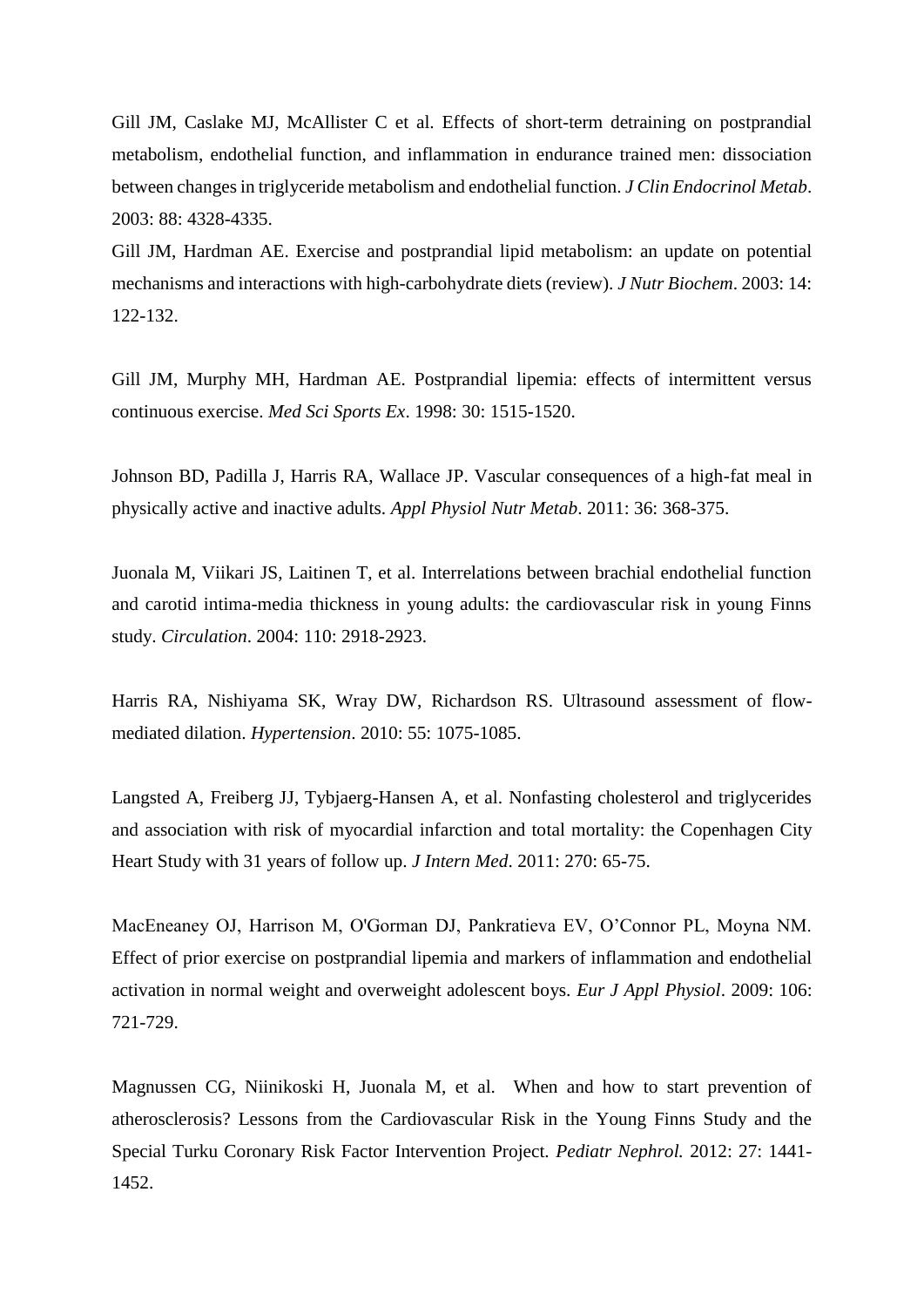Maraki M, Sidossis LS. Effects of energy balance on postprandial triacylglycerol metabolism. *Curr Opin Clini Nutr Metab Care*. 2010: 13: 608-617.

Matthews DR, Hosker JP, Rudenski AS, Naylor BA, Treacher DF, Turner RC. Homeostasis model assessment: insulin resistance and beta-cell function from fasting plasma glucose and insulin concentrations in man. *Diabetologia*. 1985: 28: 412–419.

Mirwald RL, Baxter-Jones AD, Bailey DA, Beunen GP. An assessment of maturity from anthropometric measurements. *Med Sci Sports Exerc*. 2002: 34: 689-694.

Miyashita M, Burns SF, Stensel DJ. Accumulating short bouts of brisk walking reduces postprandial plasma triacylglycerol concentrations and resting blood pressure in healthy young men. *Am J Clin Nutr*. 2008: 88: 1225-1231.

Miyashita M, Burns SF, Stensel DJ. Exercise and postprandial lipemia: effect of continuous compared with intermittent activity patterns. *Am J Clin Nutr*. 2006: 83: 24-29.

Morrison JA, Glueck CJ, Horn PS, et al. Pediatric triglycerides predict cardiovascular disease events in the fourth to fifth decade of life. *Metabolism*. 2009: 58: 1277-1284.

Nordestgaard BG, Benn M, Schnohr P, et al. Nonfasting triglycerides and risk of myocardial infarction, ischemic heart disease, and death in men and women. *JAMA*. 2007: 298: 299-308.

Peddie MC, Rehrer NJ, Perry TL. Physical activity and postprandial lipidemia: are energy expenditure and lipoprotein lipase activity the real modulators of the positive effect? *Prog Lipid Res*. 2012: 51: 11-22.

Petitt DS, Cureton KJ. Effects of prior exercise on postprandial lipemia: a quantitative review. *Metabolism*. 2003: 52: 418-424.

Ross R. Atherosclerosis-an inflammatory disease. *N Engl J Med*. 1999: 340: 115-126.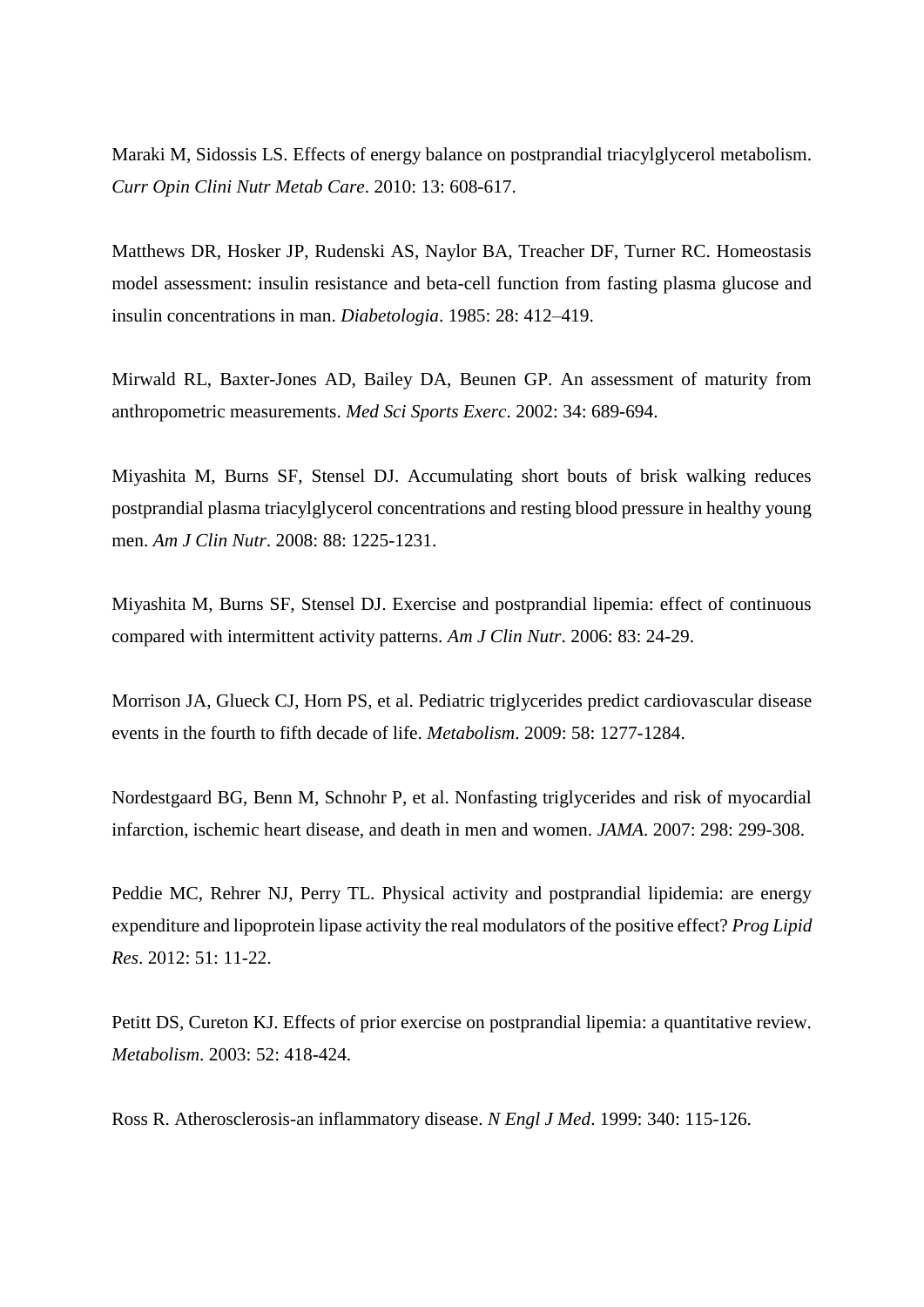Rudolph TK, Ruempler K, Schwedhelm E, et al. Acute effects of various fast-food meals on vascular function and cardiovascular disease risk markers: the Hamburg Burger Trial. *Am J Clin Nutr*. 2007: 86: 334-340.

Sedgwick MJ, Morris JG, Nevill ME, Tolfrey K, Nevill A, Barrett LA. Effect of exercise on postprandial endothelial function in adolescent boys*. Br J Nutr*. 2012: doi:10.1017/S0007114512004977.

Stone MR, Rowlands, AV, Middlebrooke AR, Jawis MN, Eston RG. The pattern of physical activity in relation to health outcomes in boys. *Int J Pediatr Obes*. 2009: 4: 306-315.

Strong JP, Gill HC. The natural history of coronary atherosclerosis. *Am J Pathol.* 1962: 40: 37- 49.

Tanner JM. Foetus into Man: Physical Growth from Conception to Maturity, 2nd ed. Ware, UK: Castlemead Publications: 1989. 213 p.

Taveras EM, Berkey CS, Rifas-Shiman SL, et al. Association of consumption of fried food away from home with body mass index and diet quality in older children and adolescents. *Pediatrics*. 2005: 116: e518-524.

Thijssen DH, Black MA, Pyke KE, et al. Assessment of flow-mediated dilation in humans: a methodological and physiological guideline. *Am J Physiol Heart Circ Physiol*. 2011: 300: h2- 12.

Timmons BW, Bar-Or O. RPE during prolonged cycling with and without carbohydrate ingestion in boys and men. *Med Sci Sports Exerc*. 2003: 35: 1901-1907.

Tolfrey K, Bentley C, Goad M, Varley J, Willis S, Barrett L. Effect of energy expenditure on postprandial triacylglycerol in adolescent boys. *Eur J Appl Physiol*. 2012: 112: 23-31.

Tolfrey K, Doggett A, Boyd C, Pinner S, Sharples A, Barrett L. Postprandial triacylglycerol in adolescent boys: a case for moderate exercise. *Med Sci Sports Exerc*. 2008: 40: 1049-1056.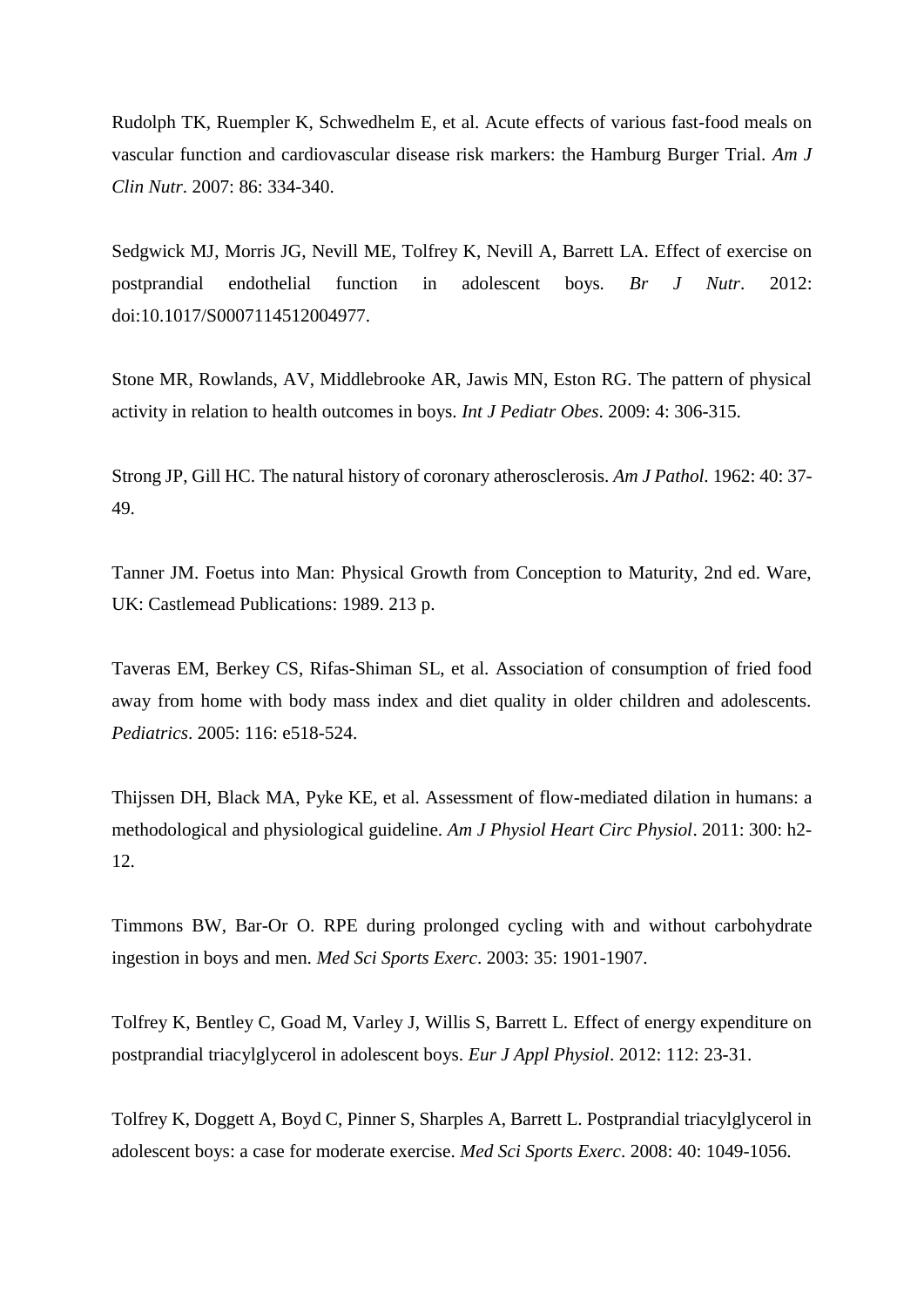Trost SG, Ward DS, Moorehead SM, Watson PD, Riner W, Burke JR. Validity of the computer science and applications (CSA) activity monitor in children. *Med Sci Sports Exerc*. 1998: 30: 629-633.

Tyldum GA, Schjerve IE, Tjonna AE et al. Endothelial dysfunction induced by post-prandial lipemia: complete protection afforded by high-intensity aerobic interval exercise. *J Am Coll Cardiol*. 2009: 53: 200-206.

Vogel RA, Corretti MC, Plotnick GD. Effect of a single high-fat meal on endothelial function in healthy subjects. *Am J* Cardiol. 1997: 79: 350-354.

Wallace JP, Johnson B, Padilla J, Mather K. Postprandial lipaemia, oxidative stress and endothelial function: a review. *Int J Clin Pract*. 2010: 64: 389-403.

Williams C, Nute MLG. Some physiological demands of a half-marathon race on recreational runners. *Br J Sports Med*. 1983: 17: 152-161.

World Health Organization. Global Recommendations on Physical Activity for Health. Geneva, Switzerland. 2010: 20 p.

Yeboah J, Folsom AR, Burke GL, et al. Predictive value of brachial flow-mediated dilation for incident cardiovascular events in a population-based study: the multi-ethnic study of atherosclerosis. *Circulation*. 2009: 120: 502-509.

Zilversmit DB. Atherogenesis: a postprandial phenomenon. *Circulation*. 1979: 60: 473-485.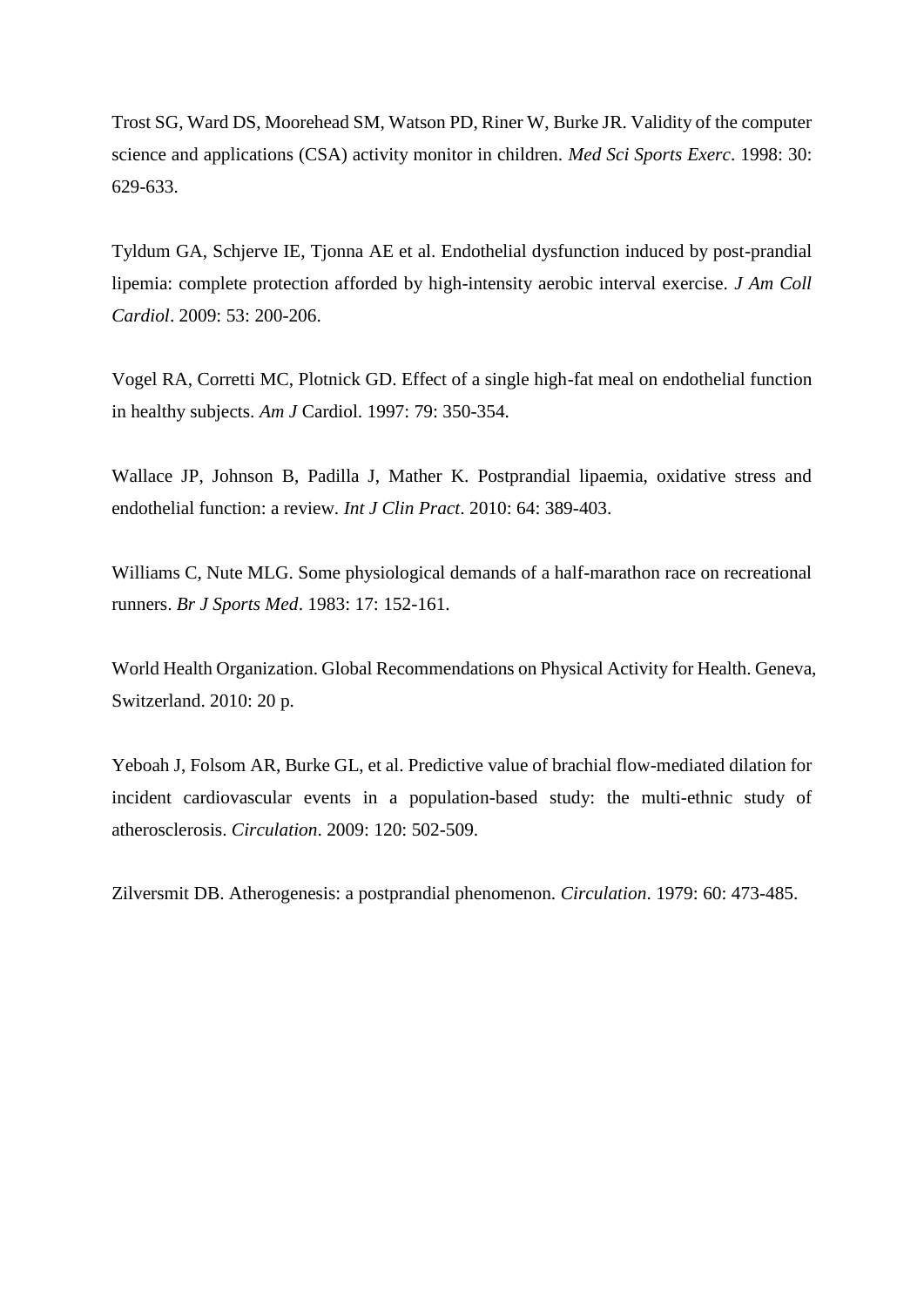| Table 1: Physical characteristics of participants |  |  |
|---------------------------------------------------|--|--|
|---------------------------------------------------|--|--|

| Age (years)                                                                 | $12.9 \pm 0.7$  |
|-----------------------------------------------------------------------------|-----------------|
| Height $(m)$                                                                | $1.54 \pm 0.08$ |
| Body mass (kg)                                                              | $48.4 \pm 10$   |
| BMI $(kg·m-2)$                                                              | $20.3 \pm 3.5$  |
| Sum of four skin folds (mm)                                                 | $53.5 \pm 26.3$ |
| Waist circumference (cm)                                                    | $70.3 \pm 8.3$  |
| Hip circumference (cm)                                                      | $89.5 \pm 11.2$ |
| Waist: Hip ratio                                                            | $0.82 \pm 0.04$ |
| Age from PHV (years)                                                        | $-1.0+0.6$      |
| Tanner Stage: Genital**                                                     | $3(2-4)$        |
| Tanner Stage: Pubic Hair**                                                  | $3(1-4)$        |
| $\text{VO}_2$ peak (mL $\cdot$ kg <sup>-1</sup> $\cdot$ min <sup>-1</sup> ) | $45.4 \pm 7.9$  |
|                                                                             |                 |

All values are mean $\pm$ SD, n = 14.

 $BMI = Body mass index, PHV = Peak height velocity, \dot{V}O_2peak = Peak oxygen uptake.$ 

\* Four skinfold sites were biceps, triceps, subscapular and suprailiac.

\*\*Values are median ±range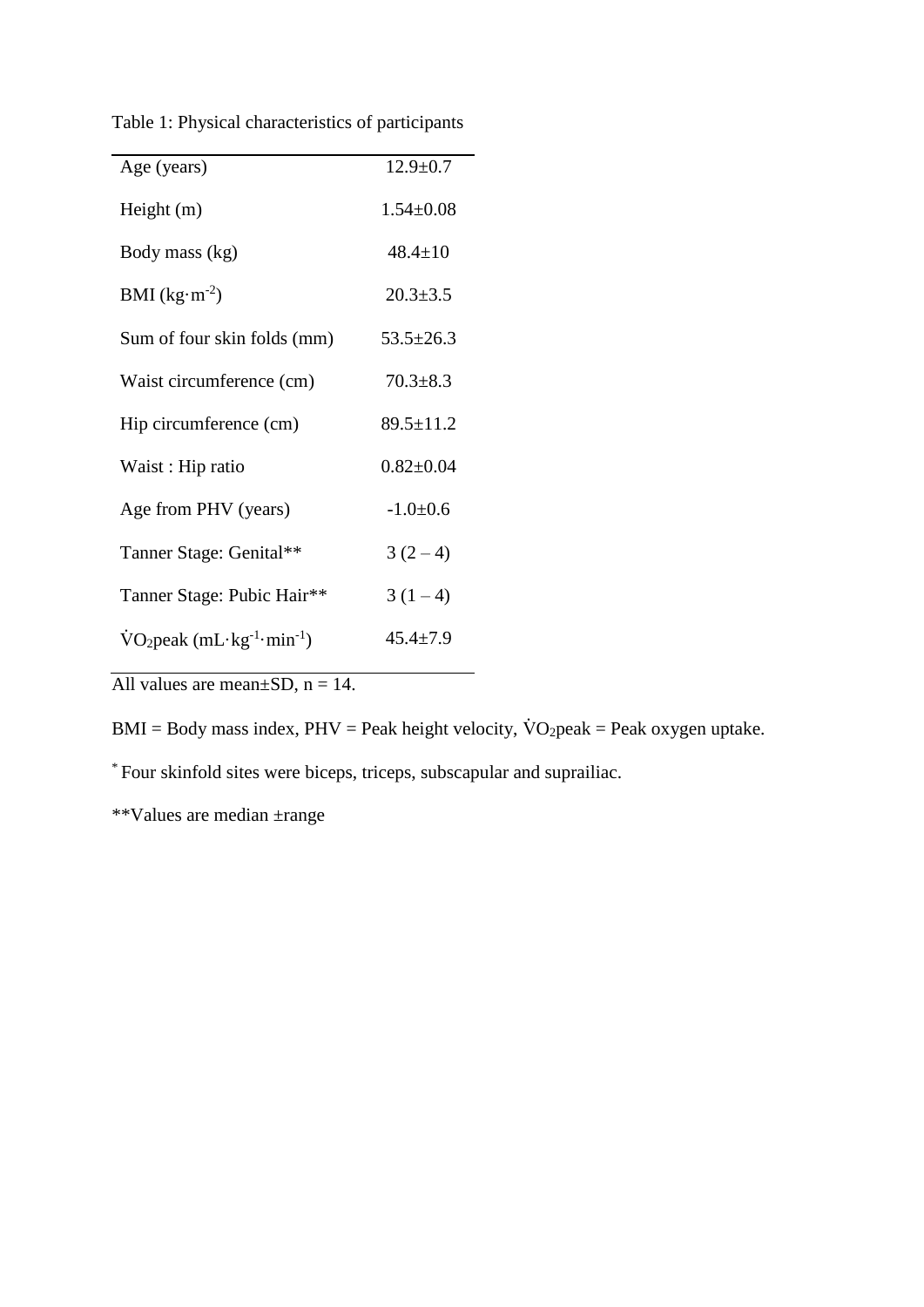Table 2. Time spent in low-, moderate- and vigorous-intensity physical activity and estimated energy expenditure during the day before the main trials (day 0) and day 1 of the main trials

|                              |         | Control      | Exercise        | $P^*$   |
|------------------------------|---------|--------------|-----------------|---------|
| Low-intensity (min)          | Day 0   | $136 \pm 13$ | $130 \pm 13$    | 0.606   |
|                              | Day 1   | $138 + 8$    | $93 \pm 8$      | < 0.001 |
| Moderate-intensity (min)     | Day 0   | $69 \pm 10$  | $64 \pm 10$     | 0.652   |
|                              | Day 1   | $67 \pm 6$   | $41 + 5$        | < 0.001 |
| Vigorous-intensity (min)     | Day 0   | $12+3$       | $15+3$          | 0.516   |
|                              | Day $1$ | $14+2$       | $68 + 3$        | < 0.001 |
| Energy expenditure $(kJ)$ ** | Day 0   | 7085±1109    | $6900 \pm 1143$ | 0.294   |
|                              | Day 1   | $6417 + 747$ | 7546±720        | < 0.001 |

All values are mean $\pm$ SEM; n = 10 for day 0 and n = 14 for day 1.

\* Paired Student's t-test.

\*\*Energy expenditure calculated as  $4.18 \times [(-2.23 + (0.0008 * \overline{counts \cdot min^{-1}}) +$ 

 $(0.08 * body mass (kg)) * wear time (min)](33)$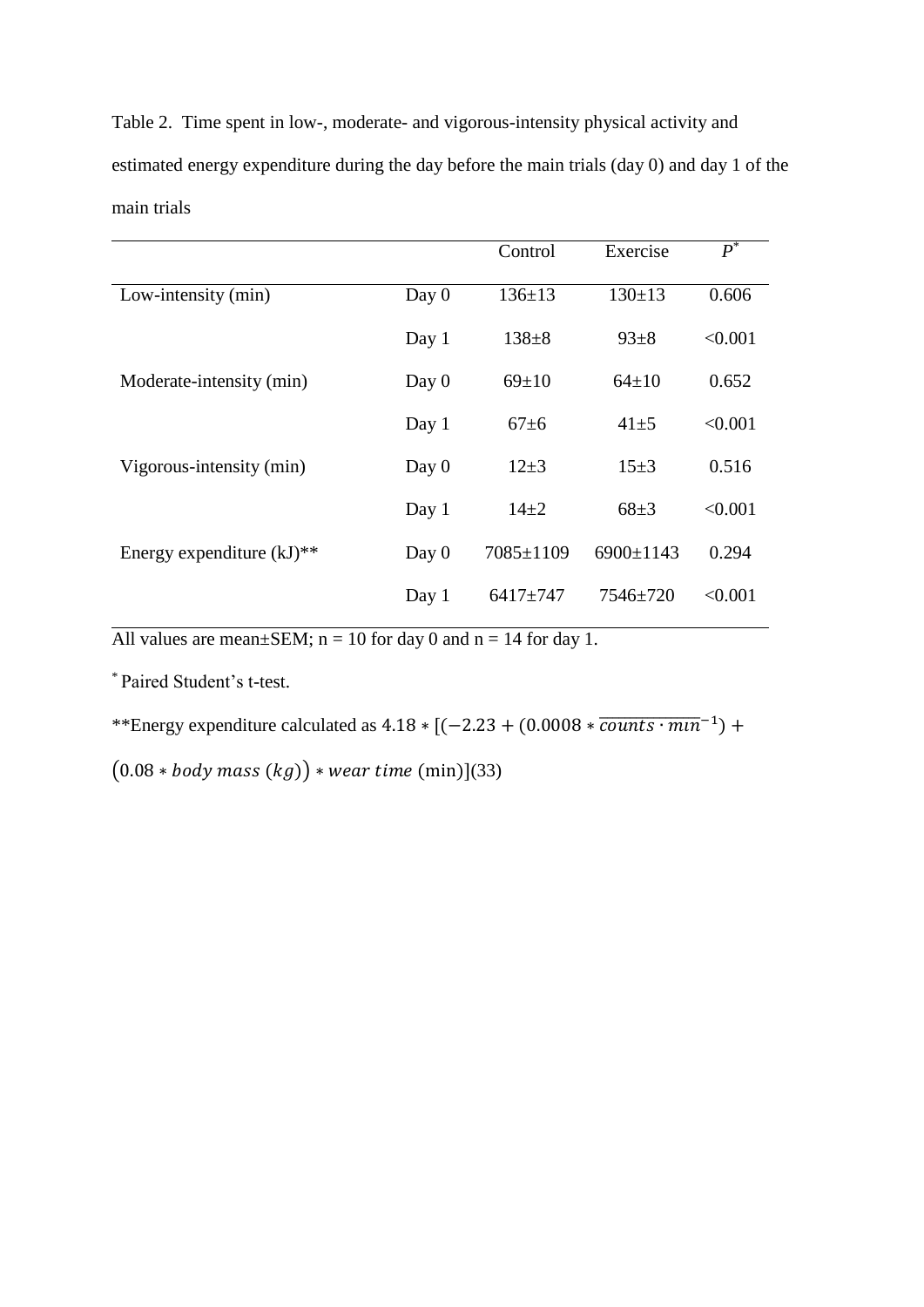|                                      | Control         |                 |                                 | Exercise        |                 |               |
|--------------------------------------|-----------------|-----------------|---------------------------------|-----------------|-----------------|---------------|
|                                      | 0 <sub>h</sub>  | 3 h             | 6.5 h                           | 0 <sub>h</sub>  | 3 h             | 6.5h          |
| Basal diameter $(mm)\dagger\ddagger$ | $3.12 \pm 0.08$ |                 | $3.24 \pm 0.08$ $3.27 \pm 0.08$ | $3.14 \pm 0.09$ | $3.20 \pm 0.10$ | $3.23+0.09$   |
| Peak diameter (mm):                  | $3.38 \pm 0.08$ | $3.43 \pm 0.08$ | $3.46 \pm 0.08$                 | $3.40\pm0.09$   | $3.46 \pm 0.10$ | $3.49 + 0.09$ |

Table 3. Basal diameter and peak diameter of the brachial artery during the measurement of flow-mediated dilation in the control and exercise trials\*

All values are mean $\pm$ SEM; n = 13.

\*Data was analysed using a mixed effects general linear model with two fixed factors (trial and time and one random factor (participant: for both basal and peak diameter: main effect trial *P*>0.05; main effect trial *P*<0.05; interaction effect trial x time, *P*>0.05. Least significant differences was used to identify where significant main effects lay.

† Main effect – time: Difference between 0 h and 3.5 h, *P*<0.05

‡ Main effect – time: Difference between 0 h and 6.5 h, *P*<0.05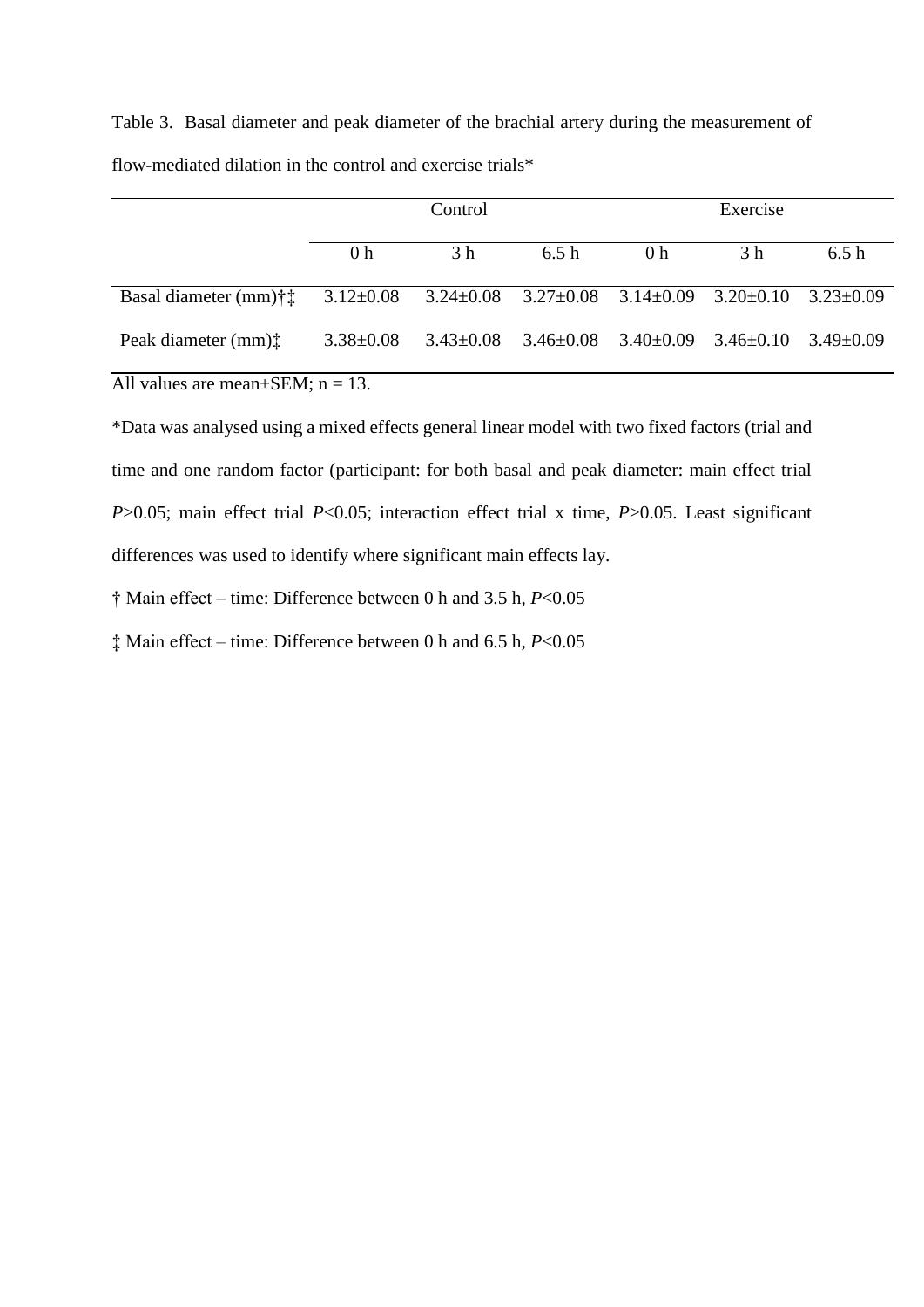

**Fig. 1. (a) Flow-mediated dilation and (b) normalised flow-mediated dilation. B, breakfast: L, lunch. Values are means, with their standard errors represented by vertical bars (***n* **= 13). Data were analysed using a mixed-effects general linear model with two fixed factors (trial and time) and one random factor (participant). Least significant differences** *post-hoc* **analysis was used to identify where significant main effects lay and when a significant time x trial interaction was identified, pre-specified planned comparisons were used, specifically, comparisons within trial with respect to the fasting measure and between trials at the same time point. (a) Flow-mediated dilation: main effect trial, P = 0.004: main effect time, P < 0.001: interaction effect trial x time, P < 0.001. (b) Normalised flow-mediated dilation: main effect trial, P = 0.020: main effect time, P < 0.001: interaction effect trial x time, P = 0.014. § post-hoc analysis on main effect of time - difference from 0 h, P<0.05: || post-hoc analysis on main effect of time - difference from previous time point, P<0.05: ¶ post-hoc analysis on interaction effect trial x time difference from 0 h in the same trial and difference from exercise trial at same time point, P<0.05.**